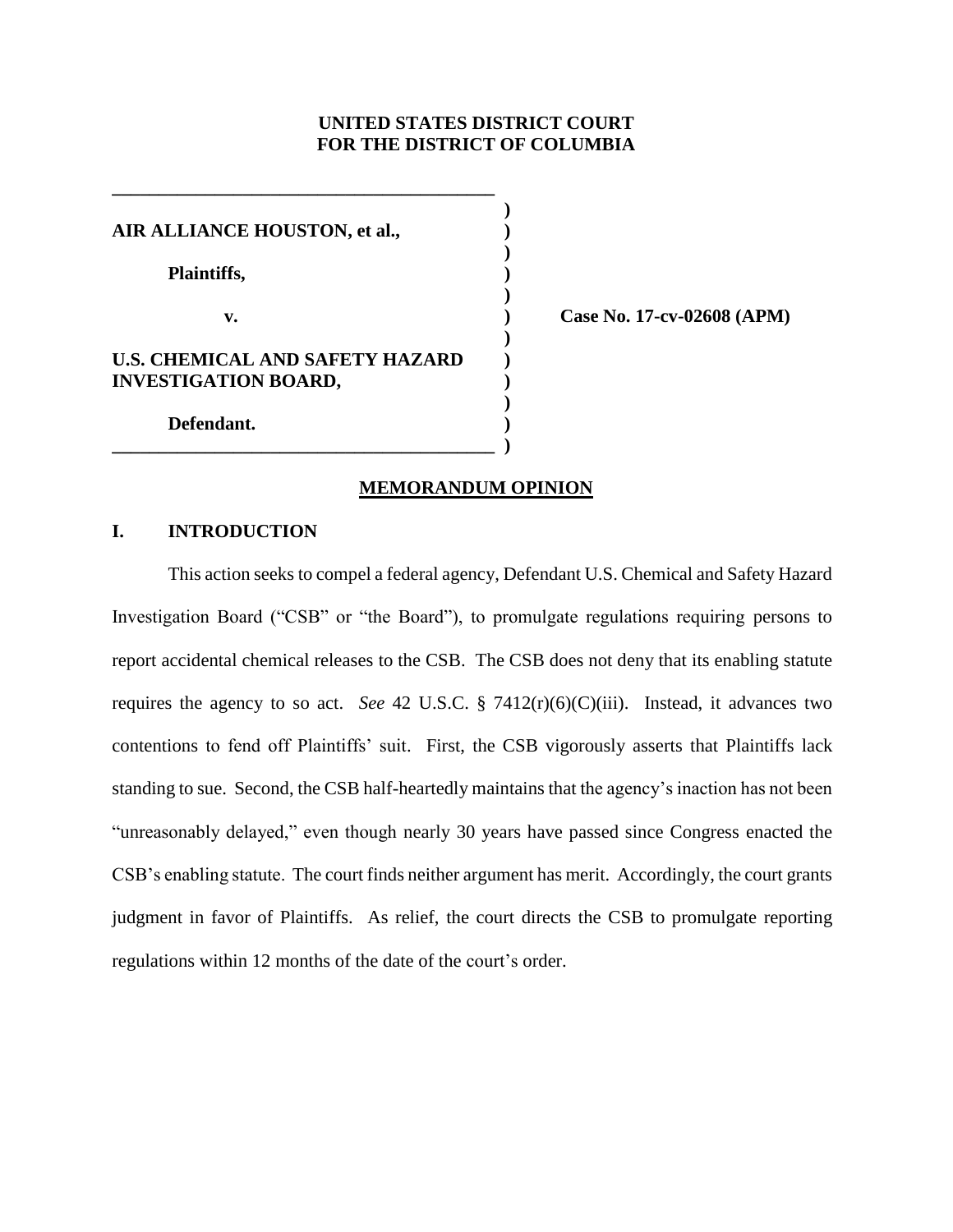#### **II. BACKGROUND**

## **A. Accidental Release Reporting**

Congress established the CSB by the Clean Air Act Amendments of 1990. *See generally*  42 U.S.C. § 7412(r)(6).Congress modeled the CSB on the "structure, activities and authorities of the National Transportation Safety Board." S. REP. NO. 101-228 at 228 (1989). The agency's mission is to investigate certain types of accidental chemical releases and to propose safety measures "to reduce the likelihood or the consequences of accidental releases." 42 U.S.C.  $§ 7412(r)(6)(i)$ , (ii).

To facilitate that mission, Congress directed the CSB to promulgate certain reporting requirements concerning accidental chemical releases. The agency's enabling statute provides: The Board "shall" "establish by regulation requirements binding on persons for reporting accidental releases into the ambient air subject to the Board's investigatory jurisdiction." 42 U.S.C. § 7412 $(r)(6)(C)(iii)$ . The Board does not dispute that the quoted provision imposes an affirmative obligation to adopt reporting regulations. Yet, since beginning its operations in 1998, the CSB has not done as Congress directed.

Ten years ago, the agency did take a step towards developing regulations, but ultimately that effort came up empty. *See generally Chemical Release Reporting*, 74 Fed. Reg. 30,259, 30,260 (June 25, 2009) [hereinafter Chemical Release Reporting.]. In July 2009, the CSB published an advanced notice of proposed rulemaking to obtain comments on "how best to proceed with implementing [the reporting] requirement" before developing the final rule. *Id*. at 30,259. By the close of the commenting period, the CSB had received 27 comments, yet the process thereafter inexplicably came to a halt. Compl., ECF No. 1 [hereinafter Compl.], ¶ 19; Answer, ECF No. 6 [hereinafter Answer], ¶ 19. The CSB has not taken *any* action in the ensuing 10 years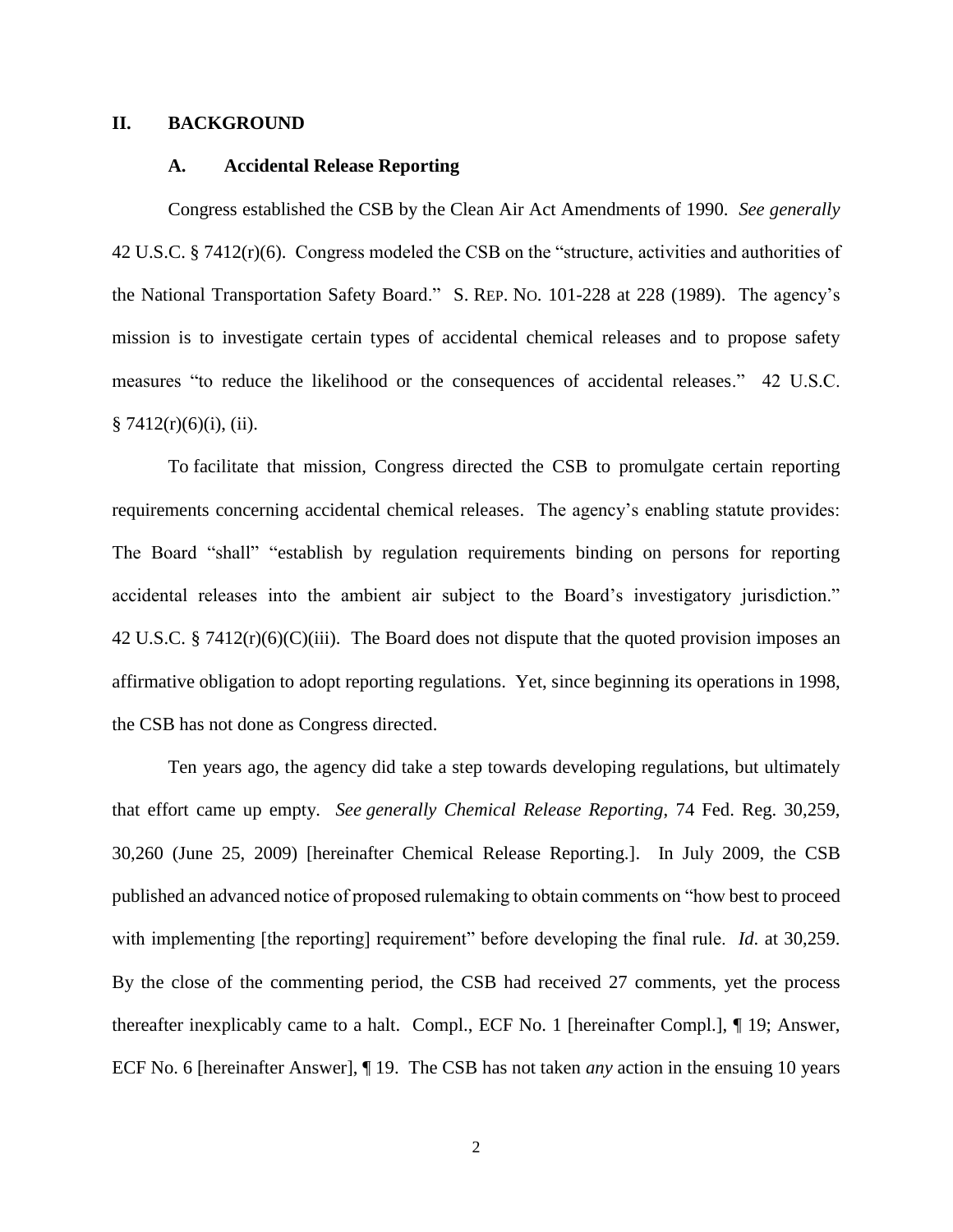to promulgate reporting regulations. *See* Def.'s Cross-Mot. for Summ. J., ECF No. 21 [hereinafter Def.'s Mot.], Def.'s Stmt. of Issues, ECF No. 21-1 [hereinafter Def.'s Facts], at 2.

#### **B. Plaintiffs' Complaint**

Plaintiffs are four non-profit groups and one individual. Plaintiff Air Alliance Houston ("AAH") is a "non-profit environmental advocacy group that works to reduce air pollution and other health and safety threats," with their efforts focused on the Houston Ship Channel area. Compl. ¶ 8. AAH states that as a result of the CSB's failure to promulgate release reporting requirements, its staff has been directly exposed to and harmed by chemical releases when taking air quality readings after Hurricane Harvey, visiting constituent communities, and leading their daily lives as a result of their proximity to various industrial facilities. *See* Pls.' Mot. for Summ. J., ECF No. 15 [hereinafter Pls.' Mot.], ¶ 11; *see also id*., Ex. A, ECF No. 15-1 [hereinafter Nelson Decl.], ¶ 8. Moreover, AAH asserts that it has expended unnecessary resources to ascertain information that would "conceivably be immediately reported" under the required regulations. Nelson Decl. ¶ 8.

Plaintiff Public Employees for Environmental Responsibility ("PEER") is a nonprofit organization headquartered in Silver Spring, Maryland. Compl. ¶ 9. PEER's mission includes "educating the public and speaking out, as well as defending those who speak out, about environmental ethics and compliance with environmental laws." *Id*. PEER avers that it works nationwide with scientists, land managers, field specialists, and other environmentally focused professionals, but it does not allege any specific harm to it or its nationwide network as a result of the CSB's inaction. *See generally* Compl.

Plaintiff Louisiana Bucket Brigade ("LBB") is a nonprofit "environmental health and justice organization" that works with communities that neighbor Louisiana's oil refineries and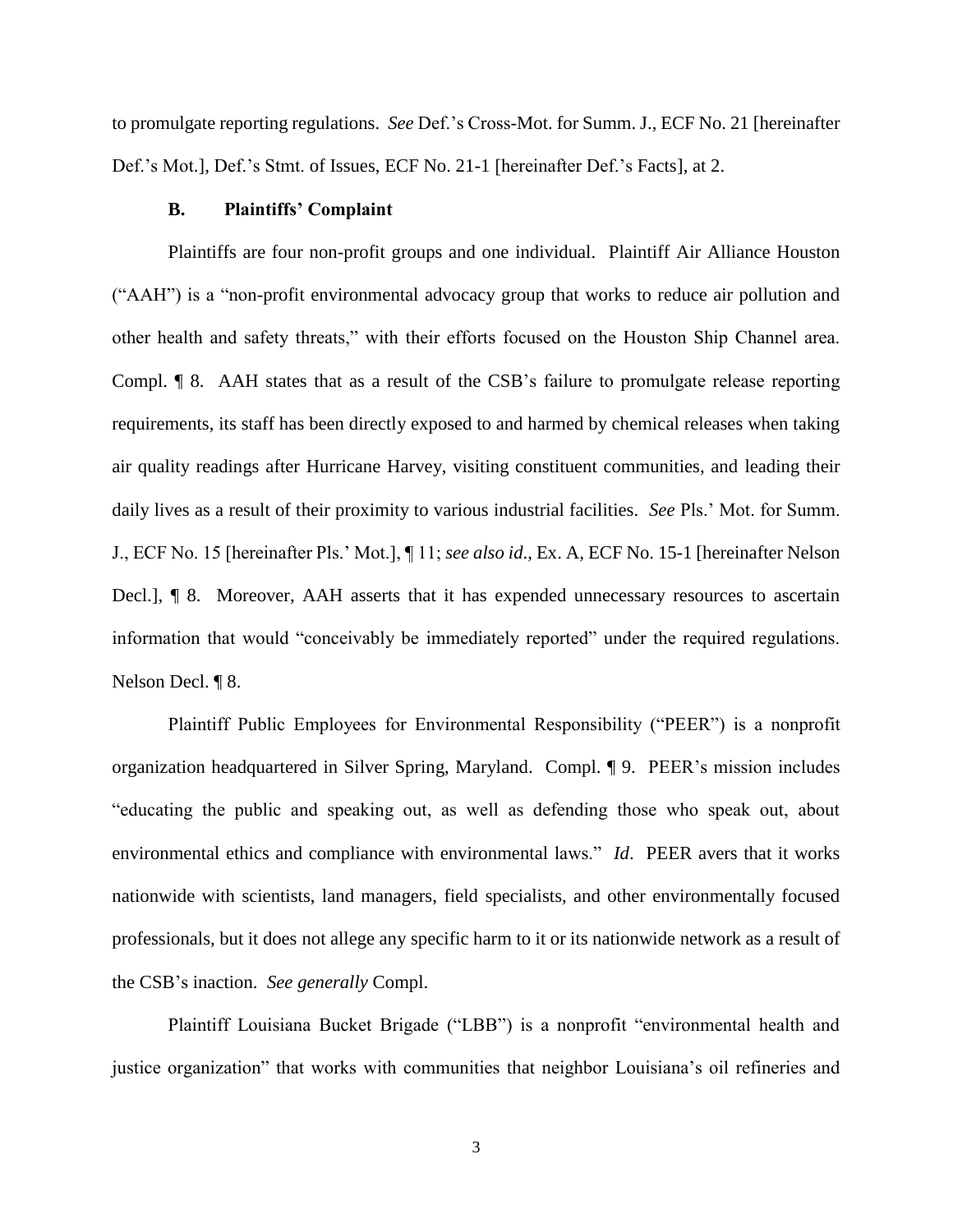chemical plants. *See id*. ¶ 10; *see also* Pls.' Mot., Ex. B, ECF No. 15-2 [hereinafter Rolfes' Decl.], Attachment A [hereinafter LBB Bylaws]. LLB's membership consists of contributors to the organization, volunteer air samplers, members of local community groups that LBB supports, and the organization's officials. Rolfes Decl. ¶ 4; LBB Bylaws § II.1. LBB asserts that its members live or work near chemical plants, and additionally, that they partake in an annual awarenessraising bicycle ride through contaminated areas, during which members have experienced "burning of the eyes, difficulty breathing, and overall discomfort" from accidental chemical releases. Rolfes' Decl. ¶ 9. Furthermore, LBB asserts that the lack of reporting requirements has made it "exceedingly difficult" to perform one of its functions of providing timely information about accidental releases to its members. *Id.* ¶ 7.

Plaintiff United Support and Memorial for Workplace Fatalities ("USMWF") is a nonprofit organization that offers "support, guidance, and resources to those affected by preventable workrelated deaths or serious injuries," such as accidents within chemical plants. Compl. 11. USMWF alleges that due to the lack of reporting requirements it has had to expend "additional resources, organizational time, and money" to supply information to families impacted by accidental chemical releases. *See* Pls.' Mot., Ex. C, ECF No. 15-3, ¶ 7. Moreover, USMWF cites several events where USMWF and the families it serves have been harmed by chemical leaks, which it avers could have been prevented if the CSB had promulgated the required reporting regulations. *Id*. ¶ 16.

The final Plaintiff, Dr. Neil Carman, Ph.D., is the Clean Air Program Director of the Sierra Club Lone Star Chapter in Texas. *See* Pl.'s Mot., Ex. D., ECF No. 15-4, ¶¶ 1, 3. Dr. Carman asserts that his ability to provide information to Sierra Club members regarding toxic air pollution and its health effects has been impaired by the CSB's failure to promulgate reporting requirements.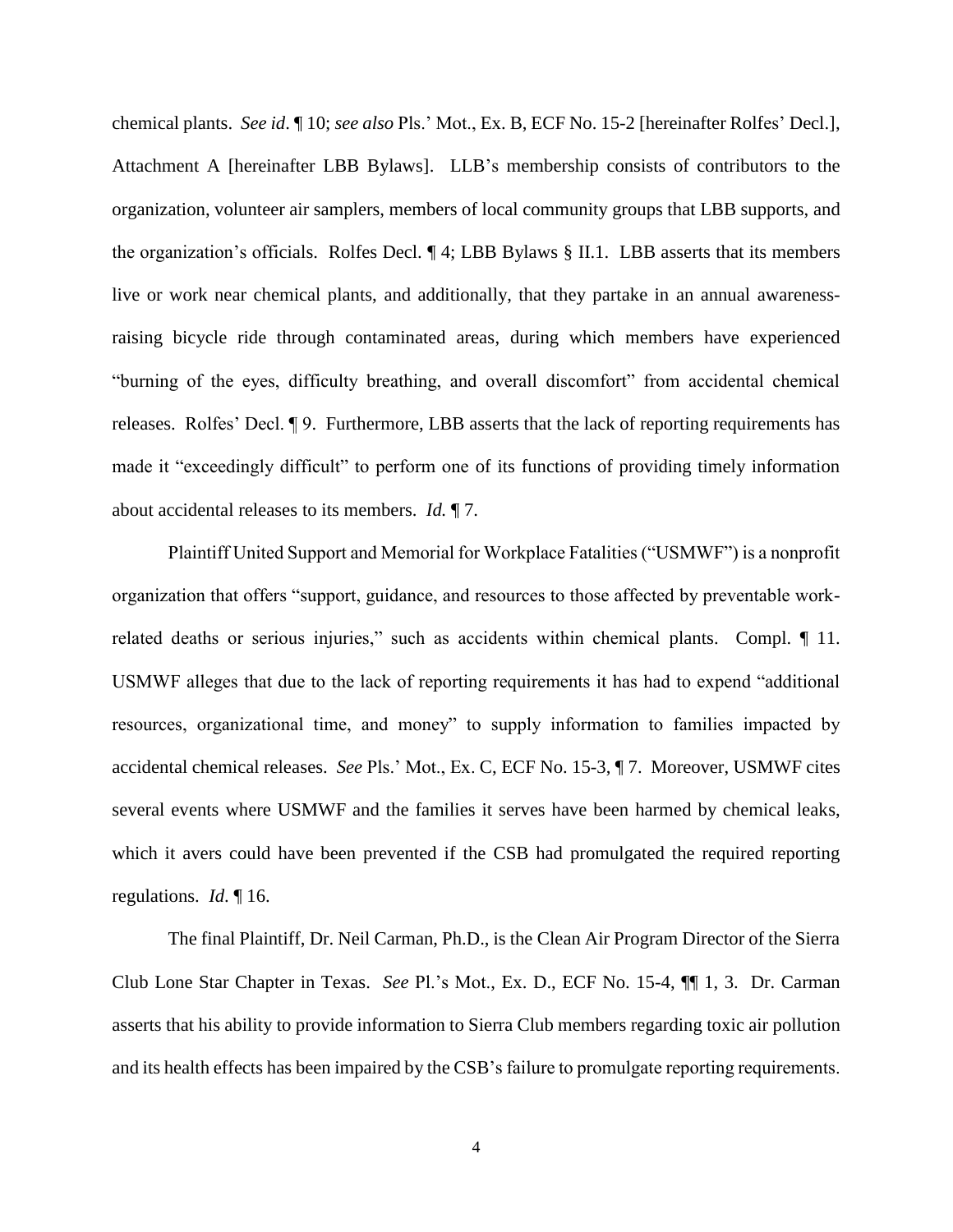*See generally* ¶¶ 11, 17. Additionally, Dr. Carman cites to several instances where Sierra Club members living in close proximity to chemical accidents suffered injuries, such as exposure to "high levels of toxic air," due to delays in the release of chemical accident information, such as several incidents that occurred when Hurricane Harvey came ashore in August 2017. *Id*. ¶¶ 10, 13.

#### **C. Procedural History**

On December 7, 2017, Plaintiffs filed a one-count complaint against the CSB seeking declaratory relief and an injunction to compel the CSB to promulgate the reporting regulations. *See* Compl. Plaintiffs contend that the CSB's failure to implement reporting regulations in the 27 years since Congress amended the CAA violates the prohibition in the Administrative Procedure Act ("APA") against agency action unlawfully withheld or unreasonably delayed. *See*  Compl. ¶ 3 (citing 5 U.S.C. § 706(1)). Plaintiffs further allege that as public interest organizations "dedicated to ensuring accidental chemical releases are reported," the CSB's unreasonable delay has caused various injuries to the organizations and their members. *Id.* ¶ 2.

On May 29, 2018, Plaintiffs filed a motion for summary judgment. *See* Pls.' Mot. The CSB opposed and filed a cross-motion for summary judgment on July 13, 2018, asserting that (1) Plaintiffs lack standing to invoke the court's jurisdiction, and (2) the agency's inaction was not "unreasonably delayed." *See* Def.'s Cross Mot. for Summ. J., ECF No. 21, Def.'s Mem. in Support of Def.'s Mot for Summ. J., ECF No. 21-1 [hereinafter Def.'s Mem.]. The parties' motions are now ripe for consideration.

#### **III. ANALYSIS**

As it must, the court first evaluates Plaintiffs' standing, before turning to the merits. *See Steel Co. v. Citizens for a Better Environment*, 523 U.S. 83, 89 (1998).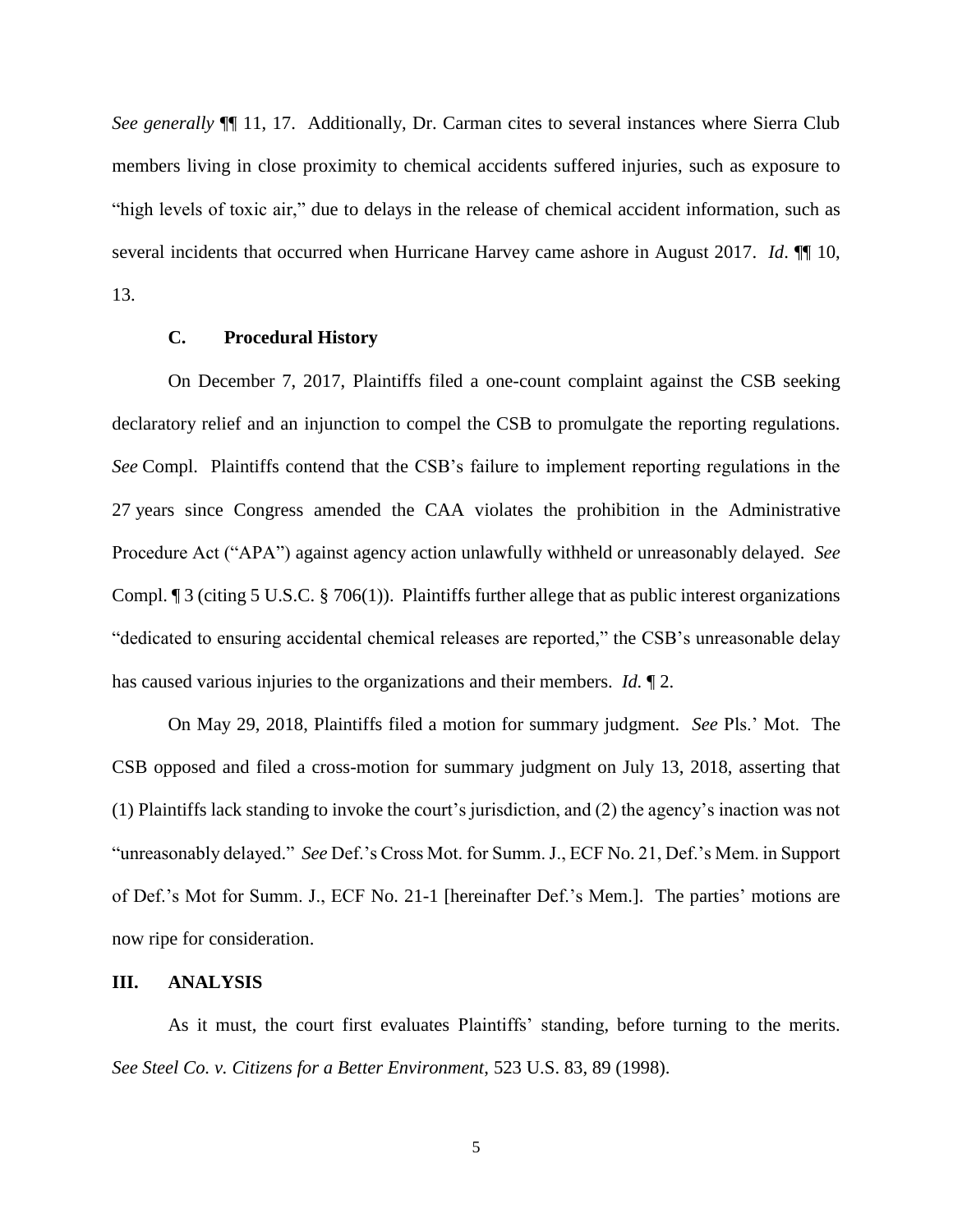## **A. Standing**

## *1. Legal Standard*

Plaintiffs bear the burden of establishing that they have standing to assert their claim. *See Lujan v. Defs. of Wildlife*, 504 U.S. 555, 561 (1992). To establish standing, a plaintiff must make a showing of three elements: (1) injury in fact, (2) causation, and (3) redressability. *See id. at* 560–61. These elements together constitute the "irreducible constitutional minimum of standing." *Id.* at 560*.* As here, at the summary judgment stage, mere allegations of standing do not suffice. Rather, Plaintiffs must set forth by affidavit or other evidence specific facts, which for purposes of summary judgment will be taken as true. *See id.* at 561. "Statements of fact must be sufficiently specific to rise above the level of 'conclusory allegations.'" *Swanson Grp. Mfg. LLC v. Jewell*, 790 F.3d 235, 240 (D.C. Cir. 2015) (quoting *Lujan v. Nat'l Wildlife Fed'n*, 497 U.S. 871, 888 (1990)).

## *2. Theories of Standing*

Plaintiffs advance a variety of theories of standing. All Plaintiffs, except PEER, assert that they have informational standing. *See* Pls.' Mot. at 22–24; Pls.' Reply, ECF No. 23 [hereinafter Pls.' Reply], at 2–3. Three non-profit Plaintiffs—AAH, LLB, and USMWF—claim to have organizational standing. *See* Pls.' Mot. at 16–22; Pls.' Reply at 4–5. And, two non-profit Plaintiffs, AAH and LBB, claim to possess associational standing. *See* Pls.' Mot. at 24–30; Pls. Reply at 6–8. To establish its jurisdiction over this matter, the court need only find that one Plaintiff has standing. *See Mendoza v. Perez*, 754 F.3d 1002, 1010 (D.C. Cir. 2014); *see also Massachusetts v. E.P.A.*, 549 U.S. 497, 518 (2007). Nevertheless, in the interest of completeness, the court addresses each theory of standing advanced by Plaintiffs.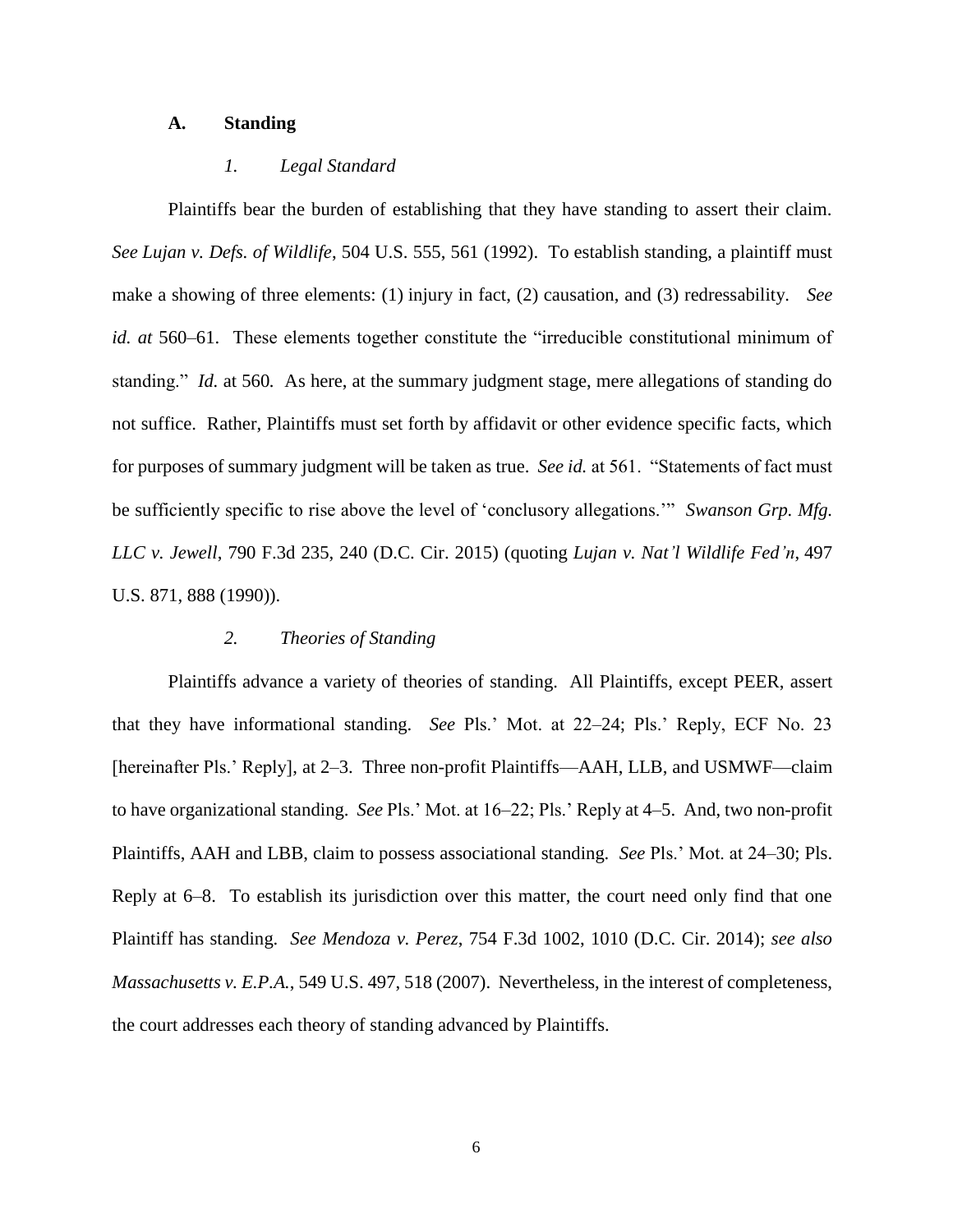#### a. Informational standing

In *FEC v. Akins*, the Supreme Court recognized that a plaintiff can establish injury in fact when, "on [the plaintiff's] view of the law," a statute requires public disclosure of information that is otherwise withheld. 524 U.S. 11, 21 (1998); *see also id.* (describing *Public Citizen v. United States Dep't of Justice*, 491 U.S. 440, 449 (1989), as holding "that a plaintiff suffers an 'injury in fact' when the plaintiff fails to obtain information which must be publicly disclosed pursuant to a statute"). Since *Akins*, the D.C. Circuit has held that to "carry its burden of demonstrating a 'sufficiently concrete and particularized informational injury,' the plaintiff must show that '(1) it has been deprived of information that, on its interpretation, a statute requires the government or a third party to disclose to it, and (2) it suffers, by being denied access to that information, the type of harm Congress sought to prevent by requiring disclosure.'" *Elec. Privacy Info. Ctr. (EPIC) v. Presidential Advisory Comm'n on Election Integrity*, 878 F.3d 371, 378 (D.C. Cir. 2017), *cert. denied*, No. 18-267, 2019 WL 113530 (U.S. Jan. 7, 2019) (quoting *Friends of Animals v. Jewell*, 828 F.3d 989, 992 (D.C. Cir. 2016)). There is no real dispute in this case as to the second element, so the court focuses on the first.

Plaintiffs contend that the CSB's enabling statute would require the agency to disclose information regarding accidental releases to the public, if the agency promulgated a mandatory reporting requirement as Congress directed. As support, they point to section  $7412(r)(6)(Q)$  of the CSB's enabling act, which provides that

> any records, reports or information obtained by the Board shall be available to . . . the public, except that upon a showing satisfactory to the Board by any person that records, reports, or information, or particular part thereof (other than release or emissions data) to which the Board has access, if made public, is likely to cause substantial harm to the person's competitive position . . .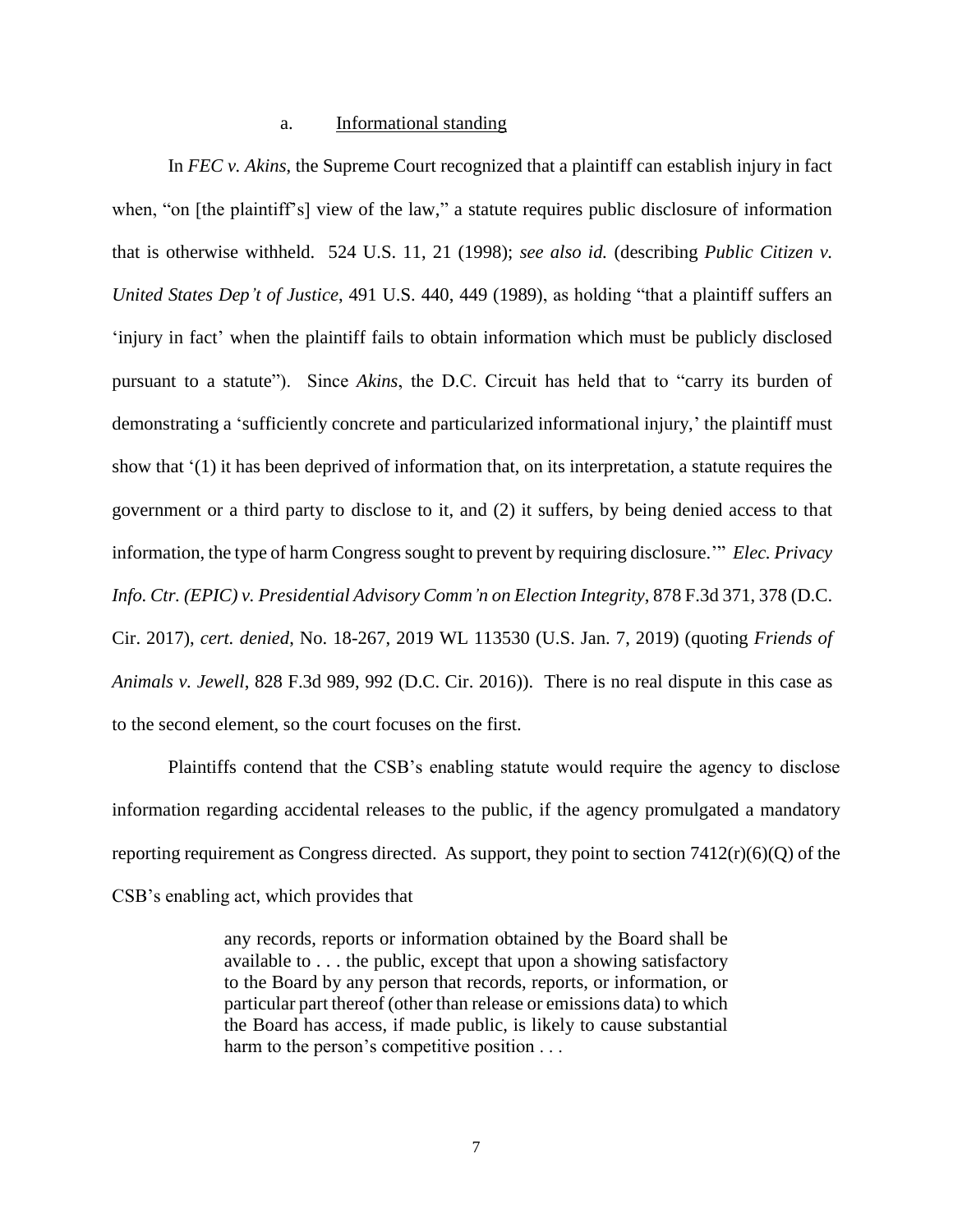42 U.S.C. § 7412(r)(6)(Q). There can be little doubt that, on its face, the statute presumptively would make public any "records, reports or information obtained by the Board" as a result of a mandatory reporting requirement of accidental chemical releases. Plaintiffs' assertion of informational standing—they are injured because they cannot access information that the statute mandates the agency collect and then make available—therefore would appear to be straightforward.

But not so, says the CSB. It takes a narrow view of the Supreme Court and D.C. Circuit decisions in which informational standing has been recognized. According to the CSB, "[t]he common thread in these cases is that Congress imposed an obligation on the agency to take *affirmative actions* to disclose the documents at issue to the public and prescribed certain steps that must be taken." *See* Def.'s Reply, ECF No. 28 [hereinafter Def.'s Reply] at 5 (emphasis in original). By contrast, its argument continues, the CSB's enabling act neither "require[s] direct disclosure" nor obligates "the Board to take any specific steps to disclose information, or establish any specific mechanism by which the public can access the information." *Id.* Stated differently, the CSB contends that a plaintiff can show informational standing only when the public-disclosure law at issue requires an agency take affirmative steps as to the manner and means of making information available, whereas section  $7412(r)(6)(Q)$  imposes no such affirmative-action requirement on the Board. *Id.* Controlling precedent does not, however, sustain the fine distinction upon which the CSB's argument rests.

In *People for the Ethical Treatment of Animals (PETA) v. U.S. Department of Agriculture*, the D.C. Circuit found that PETA had standing to sue, even when there was *no legal obligation whatsoever* that the agency make the sought-after disclosures. 797 F.3d 1087, 1095 (D.C. Cir.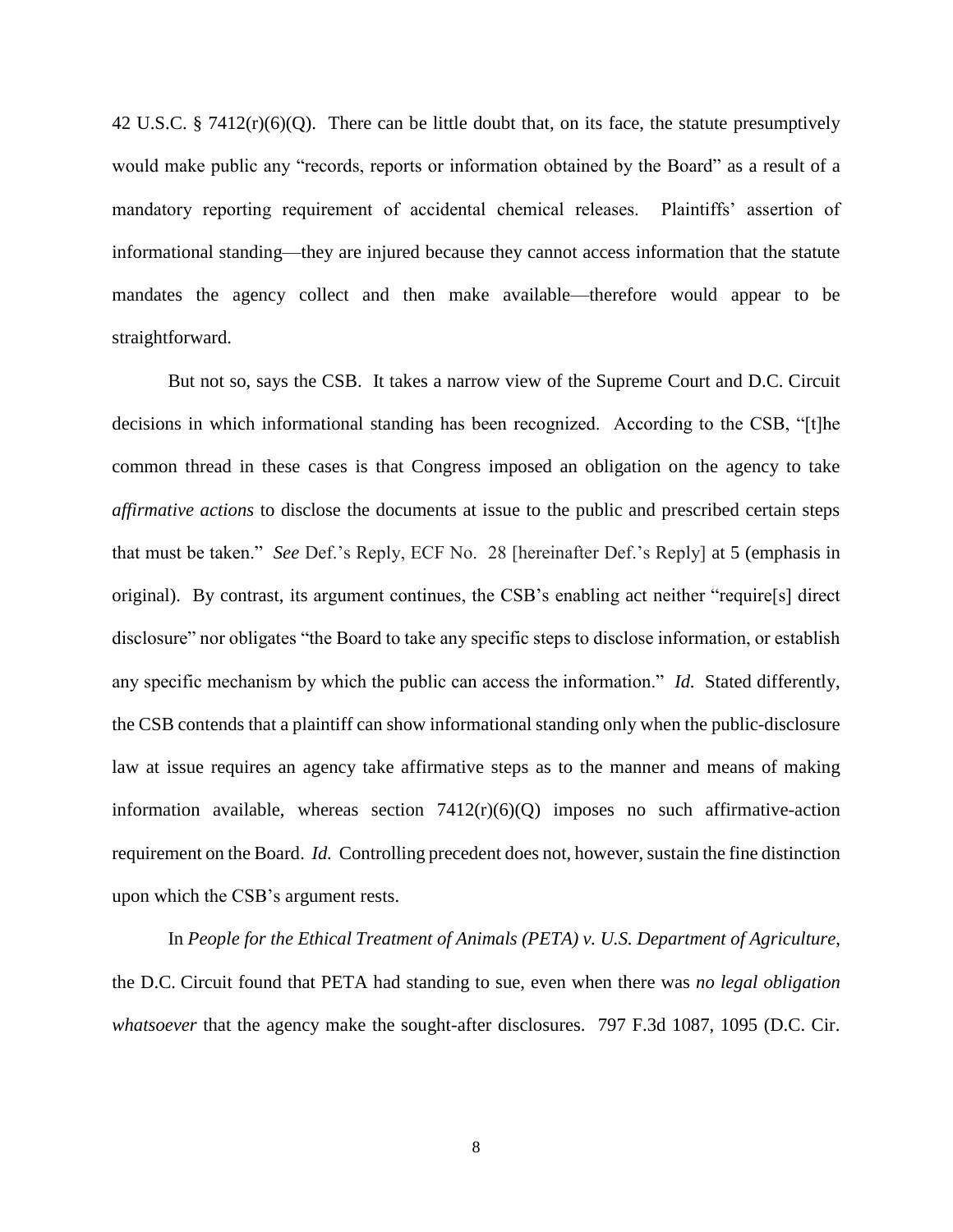$2015$ ).<sup>1</sup> In *PETA*, the organization sued the U.S. Department of Agriculture ("USDA") after it failed to promulgate bird-specific rules and protections under the Animal Welfare Act ("AWA"), 7 U.S.C. §§ 2131 *et seq*. *See* 797 F.3d at 1089. The court summarized PETA's claims as alleging that "the USDA's failure to protect birds meant, *ipso facto,* that the USDA was not creating birdrelated inspection reports that PETA could use to raise public awareness." *Id.* at 1091. The D.C. Circuit found, at the motion to dismiss stage, that PETA had standing to challenge the agency's inaction. It accepted the notion that, "if the USDA applies the AWA's general welfare standards to birds, it will employ the same inspection reports and redress mechanisms for birds that it currently uses for other species," which in turn will allow PETA to carry out its mission of preventing avian cruelty and educating the public about such conduct. *Id.* at 1095. The court so held, even though PETA *did not* claim that the USDA "ha[d] denied PETA information to which any law or regulation entitles it." *See id.* at 1101 (Millet, J., dubitante). Instead, its purported informational injury rested on the assertion that it was "not receiving inspection reports for birds that the Department ha[d] *voluntarily produced* after enforcement efforts involving other animals." *Id.* (emphasis added). Unlike *PETA*, this case does not involve a question of voluntarily production. Rather, under Plaintiffs' reading of the law, the CSB would be required to make public information collected through a mandatory accidental-release reporting requirement. If the denial of voluntarily produced information can result in a sufficiently concrete injury in fact, then surely Plaintiffs' claimed denial of information that, by statute, the CSB must produce qualifies as well.

The Board's attempt to distinguish *PETA* falls flat. It argues that "the parties in *PETA* do not appear to have contested whether the AWA and its implementing regulations gave PETA a legal right to disclosure of inspection Reports." Def.'s Reply at 7. Whether the parties contested

 $\overline{a}$ 

<sup>1</sup> Although framed as a question of "organizational standing," the claim in *PETA* was predicated on the agency's failure to produce bird-related inspection reports.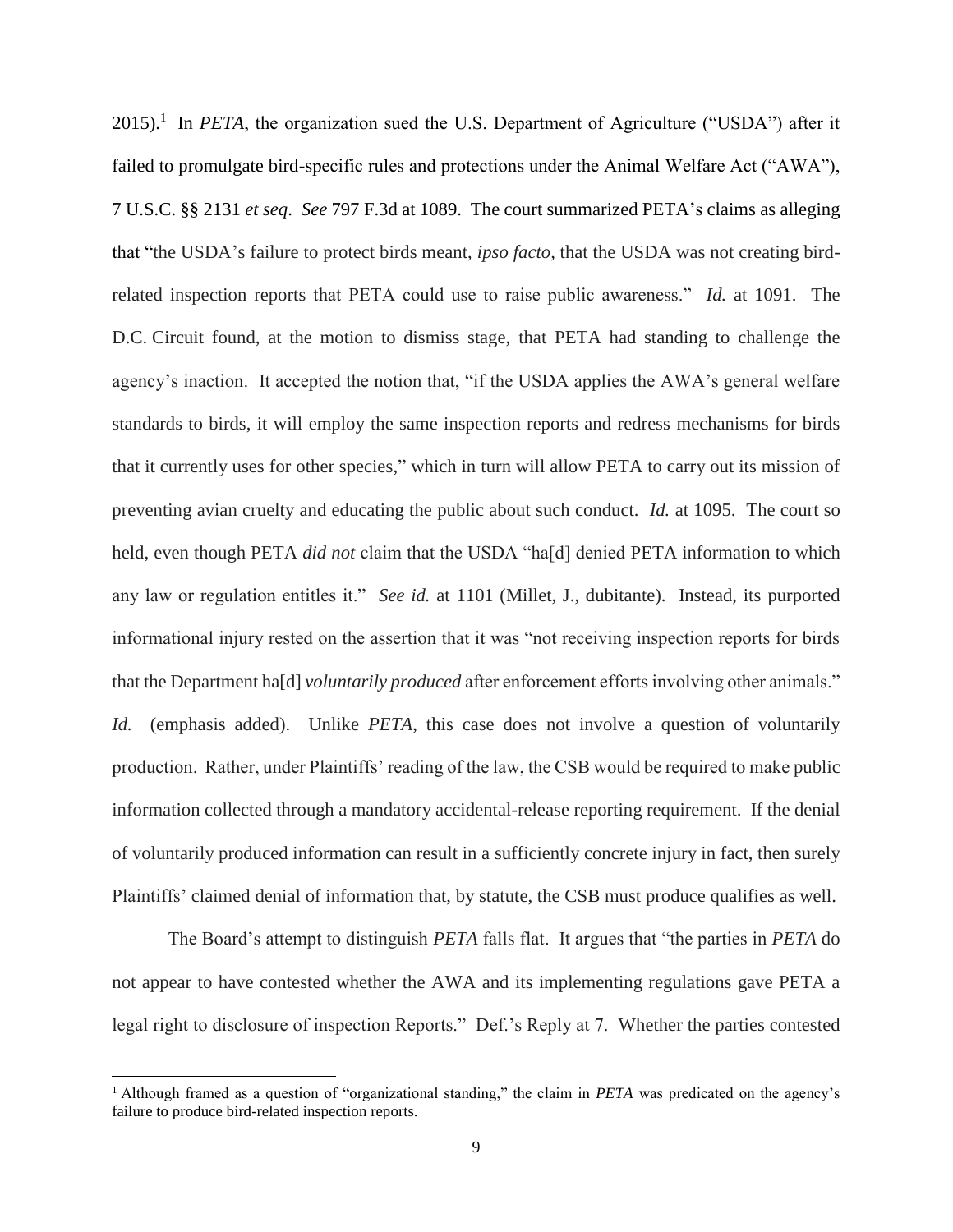that issue or not misses the point. The court in *PETA* considered and recognized that there was no legal right to disclosure, but nevertheless held that PETA had standing to sue to compel the agency to promulgate regulations that in turn would cause the agency to voluntarily produce information. The case for informational standing is clearly stronger in this case.

The D.C. Circuit's decision in *Friends of Animals v. Jewell* also contradicts the Board's excessively narrow view of informational standing. *See* 824 F.3d 1033 (D.C. Cir. 2016). The central issue in *Friends of Animals* stemmed from the Endangered Species Act of 1973 ("ESA"), 16 U.S.C. § 1531 *et seq.*, which regulates "takings" of endangered species. *Id.* at 1035. Following the Fish and Wildlife Service's ("FWS") decision to reinstate a blanket exemption from rules requiring that persons apply for a license to permit all "takings" of certain species, the plaintiff organization sued the agency. *Friends of Animals*, 824 F.3d at 1036. Friends of Animals alleged that the agency was statutorily required to "disclose information about permitted takes" of endangered species, and that the reinstated blanket permit "den[ied] Friends of Animals this information, which Friends of Animals otherwise has a statutory right to obtain." *Id.* at 1041. The statute at issue in *Friends of Animals*, Section 10(c) of ESA, 16 U.S.C. § 1539(c), provided that:

> The Secretary *shall* publish notice in the Federal Register of *each application for an exemption or permit* which is made under this section. Each notice shall invite the submission from interested parties, within thirty days after the date of the notice, of written data, views, or arguments with respect to the application.... *Information received by the Secretary as a part of any application shall be available to the public* as a matter of public record at every stage of the proceeding.

*Friends of Animals*, 824 F.3d at 1041 (emphasis in original). Based on this statutory text, the court found that the agency "must disclose information it receives in connection with any Section 10 permit . . . and [t]hus, Section 10(c) clearly creates a right to information upon which a claim of informational standing may be predicated." *Id.*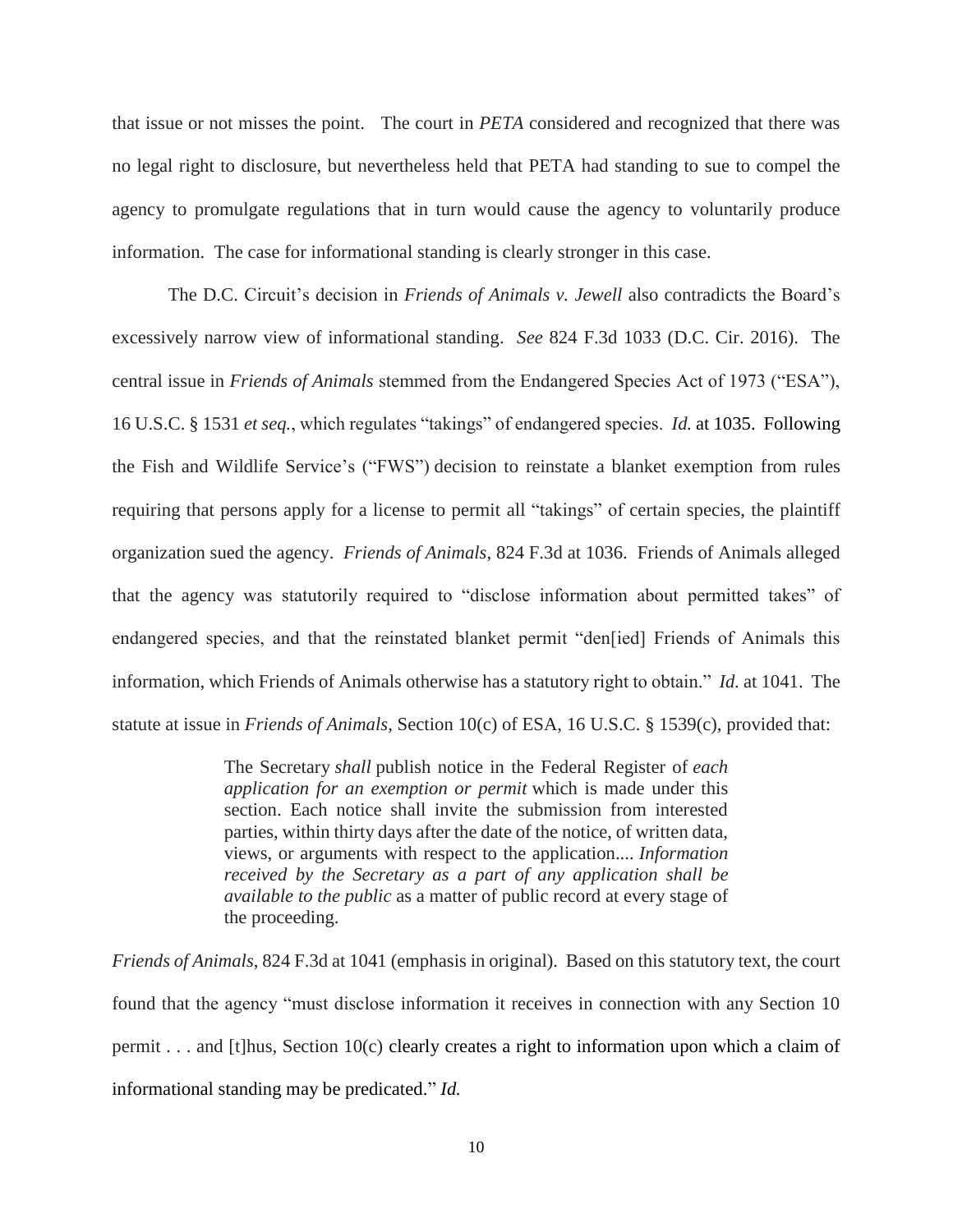The CSB attempts to distinguish *Friends of Animals* on the ground that the statute at issue there "required that notice of certain applications (which would contain information sought by plaintiffs) must be published in [the] Federal Register," whereas section  $7412(r)(6)(Q)$  imposes no similar publication requirement on the CSB. Def.'s Reply at 4; *see also* Def.'s Mem. at 10 n.10. But that attempted distinction only goes so far. It is true that Section  $10(c)$  of the ESA requires published *notice* of exemption applications in the Federal Register, but that section also requires the Secretary to make "available to the public" all information received from such applicant. That text tracks the "shall be available to the ... public" text of section  $7412(r)(6)(Q)$ . Thus, contrary to the CSB's contention, the Circuit has found informational standing to be available even when a statute does not require the agency to "take any specific steps to disclose information, or establish any specific mechanism by which the public can access the information." Def.'s Reply at 5.

One more D.C. Circuit case is helpful in explaining why these Plaintiffs have informational standing. In *American Society for the Prevention of Cruelty to Animals v. Feld Entertainment, Inc. (Feld)*, the D.C. Circuit faced an informational standing argument once again based on Section 10(c) of the ESA. 659 F.3d 13 (D.C. Cir. 2011). The organization plaintiff in *Feld* sought to enforce Section 9 of the ESA, claiming that the Ringling Brothers and Barnum & Bailey Circus was engaging in "takes" against elephants. *Id.* at 17. The D.C. Circuit rejected the plaintiff's argument for informational standing based on the disclosure requirements of Section 10(c). *Id.* at 23–24. It reasoned that the ESA "proscribes the 'take' itself, not the failure to seek a permit, and nothing in the Act entitles the public to information every time a circus or zoo 'takes' an endangered species." *Id.* at 24. On the other hand, the court explained, if the circus applied for a permit and either the circus or the agency refused to disclose the information required to obtain a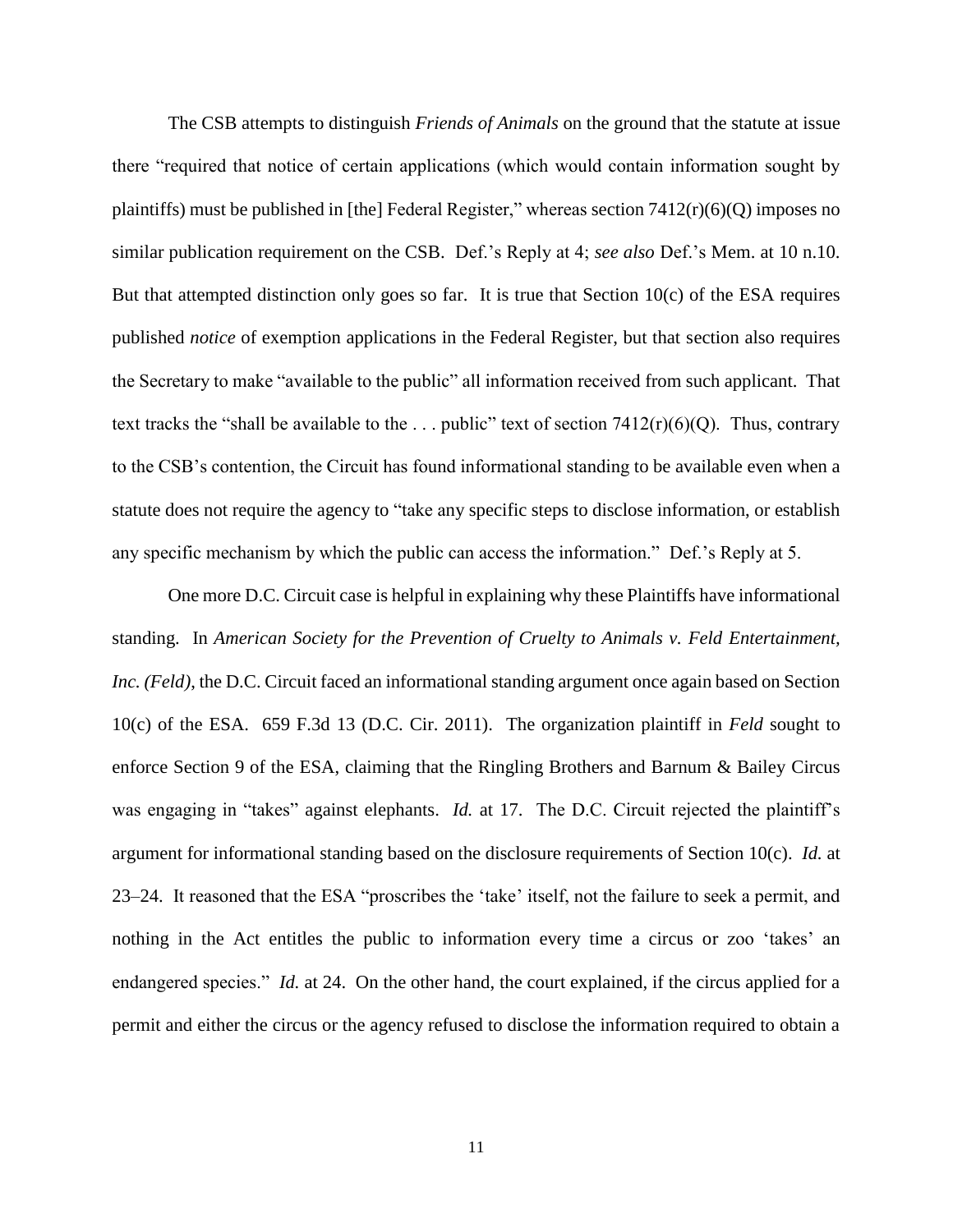permit, then the plaintiff "might have informational standing to bring suit for violations of section 10." *Id.* at 23.

This case is different from *Feld*.Unlike the ESA, the CSB's enabling act itself entitles the public to "reports" and other information obtained by the CSB. By not promulgating regulations that would enable the agency to receive "reports" of accidental spills, the CSB is denying the public, and these particular Plaintiffs, the very information that the act contemplates would be publicly available. Under this reading of the enabling act, Plaintiffs readily satisfy the injury-infact element of informational standing. *See id.* ("To establish such an injury, a plaintiff must espouse a view of the law under which the defendant (or an entity it regulates) is obligated to disclose certain information that the plaintiff has a right to obtain."); *cf. Friends of Animals v. Jewell* (*II*), 828 F.3d 989, 990 (D.C. Cir. 2016) (finding that where the "deadline provision" in question did "not itself mandate the disclosure of any information, [the plaintiff] has not suffered an informational injury and therefore does not have informational standing"). All Plaintiffs, other than PEER, therefore have informational standing to assert their APA claim.

## b. Organizational standing

The court now moves to organizational standing. In *Havens Realty Corp. v. Coleman*, the Supreme Court held that "an organization may establish Article III standing if it can show that the defendant's actions cause a 'concrete and demonstrable injury to the organization's activities' that is 'more than simply a setback to the organization's abstract social interests.'" *Feld*, 659 F.3d at 25 (quoting *Havens Realty Corp. v. Coleman*, 455 U.S. 363, 379 (1982)). The D.C. Circuit has established two important limitations on the scope of *Havens* standing. *See EPIC*, 878 F.3d at 378. First, a plaintiff must show "that defendant's 'action or omission to act injured the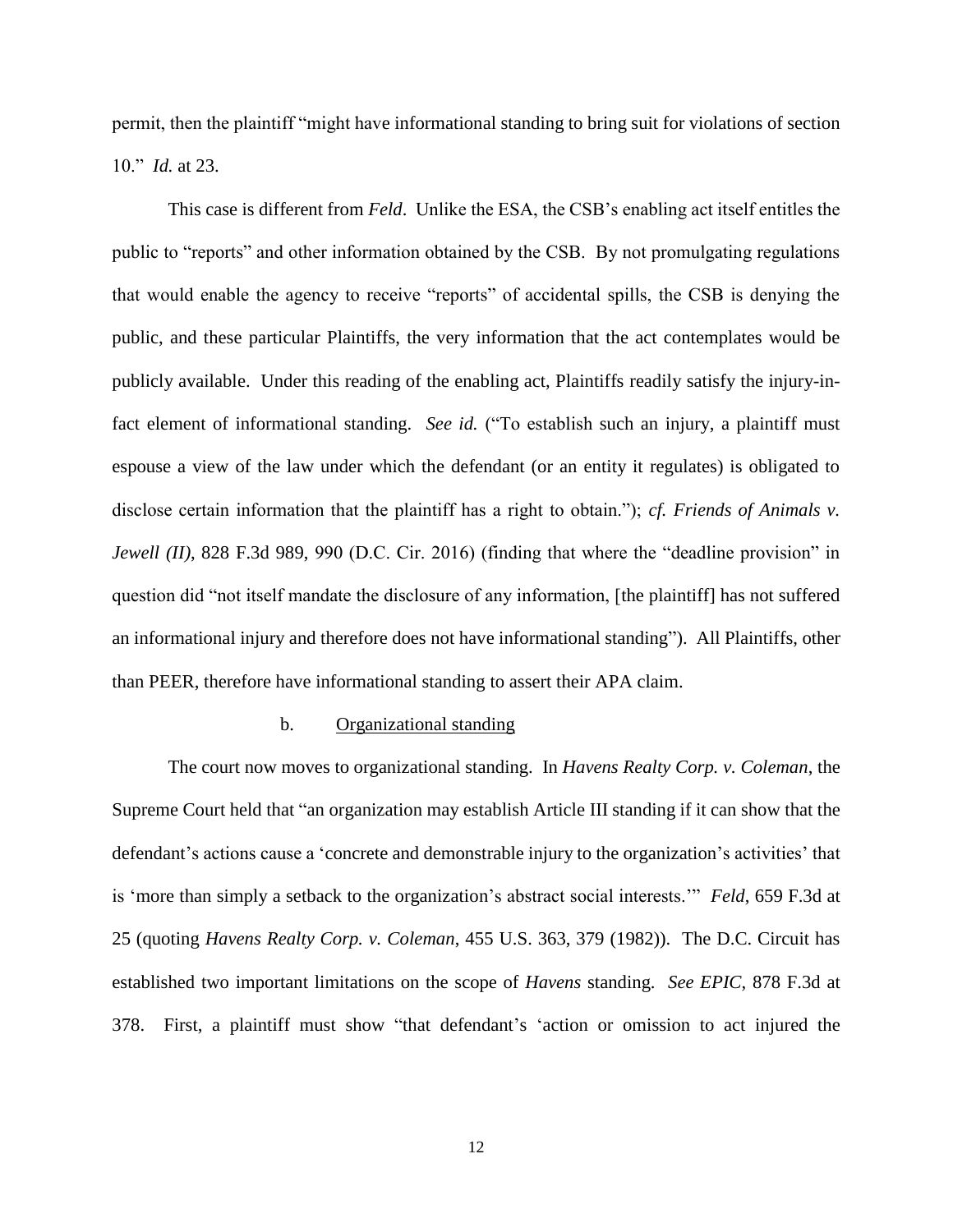organization's interest.'" *Id.* (quoting *PETA*, 797 F.3d at 1094). Second, the plaintiff "must show that it 'used its resources to counteract that harm.'" *Id.* (quoting *PETA*, 797 F.3d at 1094).

The parties here disagree as to whether organizational standing must be analyzed separately from informational standing. *See* Def.'s Mem. at 8–12 (treating the two as one and the same); Pls.' Reply at 4–5 (arguing for separate inquiries). The court concurs with the CSB and views the two inquiries as co-extensive in this case, at least as to organizational standing's first element. Plaintiffs' claimed organizational injury is "to their core services and daily functions of providing information and assistance" to citizens potentially exposed to accidental chemical releases, as well as to "[advocate] for improved chemical safety and the prevention of accidents." Pls.' Reply at 5. Thus, their claimed organizational injury is an informational one. In such circumstances, the D.C. Circuit has "not engaged in a separate analysis of informational and organizational injury," because "[i]f an organization's only claimed injury is informational, additional discussion of the same facts under the 'organizational' rubric will not clarify the court's reasoning." *EPIC*, 878 F.3d at 381 (Williams, J., concurring). Accordingly, this court need not re-evaluate Plaintiffs' injury in fact for organizational standing purposes, when it already has held that Plaintiffs suffered a cognizable informational injury.

As to the second element of organizational standing—use of resources to counteract the harm—Plaintiffs have satisfied it. Plaintiff USMWF, whose "mission includes providing information and resources to families who have been impacted by workplace fatalities," states that it has had to "seek information [on accidental releases] through more resource intensive avenues" due to the CSB's failure to promulgate reporting regulations that would require such information to be made public. Pls.' Mot. at 19–20; *see also* Pls.' Mot, Decl. of Tammy Miser, ECF No. 15- 3, ¶¶ 7, 9, 12. Similarly, Plaintiff LBB's functions include providing information and assistance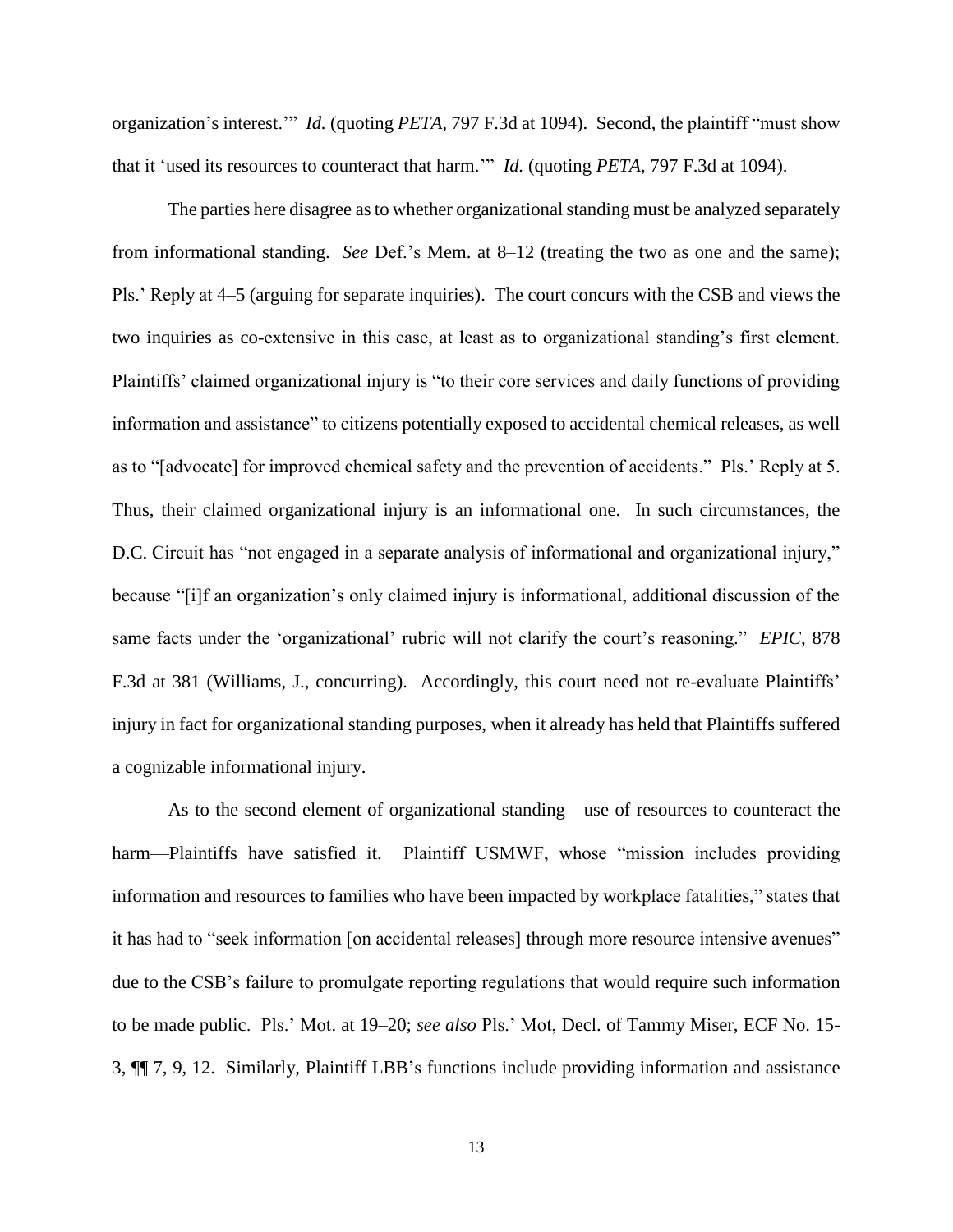"to its members and to local community groups whose members live and work near chemical plants in Louisiana." Pls.' Mot. at 18; Rolfes Decl. ¶¶ 4-5. Due to the CSB's failure to promulgate reporting regulations, LBB claims it has had to seek information about chemical emissions "through a variety of costly, inefficient, and incomplete avenues," including foreign and state databases, state agencies, National Response Center reports, and local media. Pls.' Mot. at 19 (citing Rolfes Decl. ¶¶ 7–8). Finally, Plaintiff AAH, whose functions include providing education, information, and assistance to "concerned residents in the Houston Ship Channel area where many refineries and other chemical plants are located," Pl.'s Mot. at 17 (citing Decl. of Dr. Bakeyah Nelson, ECF No. 15-1 [hereinafter Nelson Decl.], ¶¶ 3–5), claims that it "has had to rely upon research partnerships with other environmental organizations," "outside sources such as state databases and National Response Center reports," and its own on-the-ground investigation to compile information on accidental chemical releases in its area, *id.* at 17–18 (citing Nelson Decl. ¶¶ 9–10). The Board does not dispute that any of these Plaintiffs has incurred additional costs due to the absence of accidental chemical release information that otherwise would be available through the CSB. *See generally* Def.'s Mem; Def.'s Reply. Based then on Plaintiffs' uncontested declarations, the court finds they have established organizational standing to challenge the CSB's inaction.

#### c. Associational standing

Finally, Plaintiffs AAH and LBB assert they have associational standing. Courts "have recognized that an association has standing to bring suit on behalf of its members when: (a) its members would otherwise have standing to sue in their own right; (b) the interests it seeks to protect are germane to the organization's purpose; and (c) neither the claim asserted nor the relief requested requires the participation of individual members in the lawsuit." *Hunt v. Washington*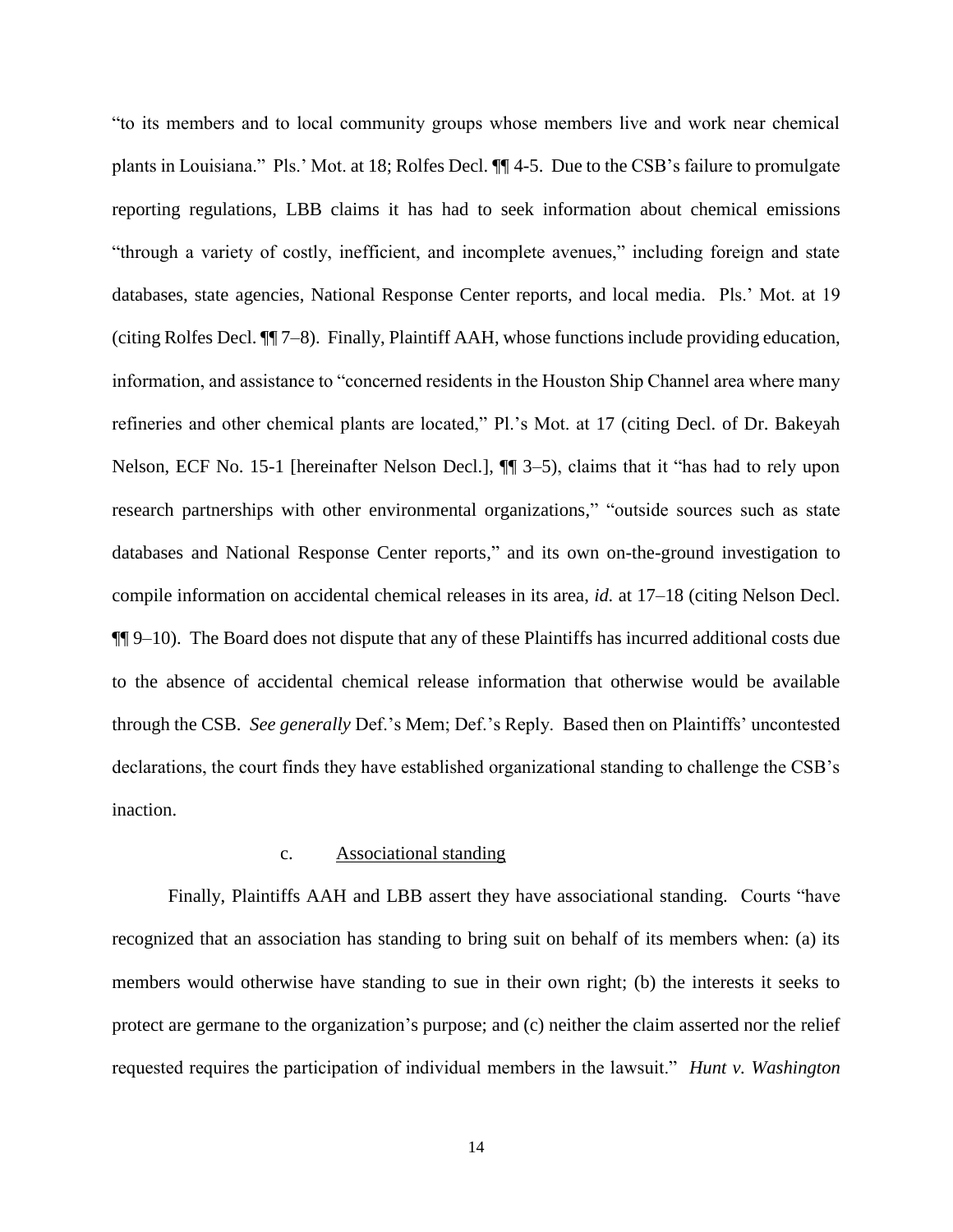*State Apple Advert. Comm'n*, 432 U.S. 333, 343 (1977). Implicit in this standard is that the organization in question has members. *See Fund Democracy, LLC v. S.E.C.*, 278 F.3d 21, 25 (D.C. Cir. 2002) (finding that an organization "stumbles on the first step" where "it is not clear that [the organization] has either members or any equivalent affiliates").

But even if a plaintiff is not a membership organization in the "traditional . . . sense," it still may qualify for associational standing. *See Hunt*, 432 U.S. at 344. In such cases, the Supreme Court in *Hunt* identified three factors that would make an entity the "functional equivalent of a traditional membership organization." *Fund Democracy*, 278 F.3d at 25. First, the court in *Hunt* found that the entity in that case, a state commission, served a "specialized segment" of the population; second, the commission possessed "all of the indicia of membership in an organization," such as stakeholders electing the organization leadership and financing its activities; and finally, the fortunes of the commission were closely tied to those of its constituency*. Hunt*  432 U.S. at 344–45; *see also Fund Democracy*, 278 F.3d at 26.

The court assesses AAH's and LBB's claims to associational standing separately. First, the court quickly disposes of AAH's claim. Nothing in the record indicates that AAH has members. *See generally* Pls.' Mot; Pls.' Reply. Without members, AAH would have to establish that it is sufficiently analogous to a membership organization under the *Hunt* factors. Plaintiffs, however, offer no evidence to support that AAH satisfies any of those factors. *See generally* Pls.' Mot; Pls.' Reply. Therefore, the court finds that AAH lacks associational standing.

LBB's claim of associational standing requires more attention. For their part, Plaintiffs assert that LBB is a membership organization and therefore it can claim associational standing if one of its members has standing. Pls.' Reply at 6. The CSB, on the other hand, insists that LBB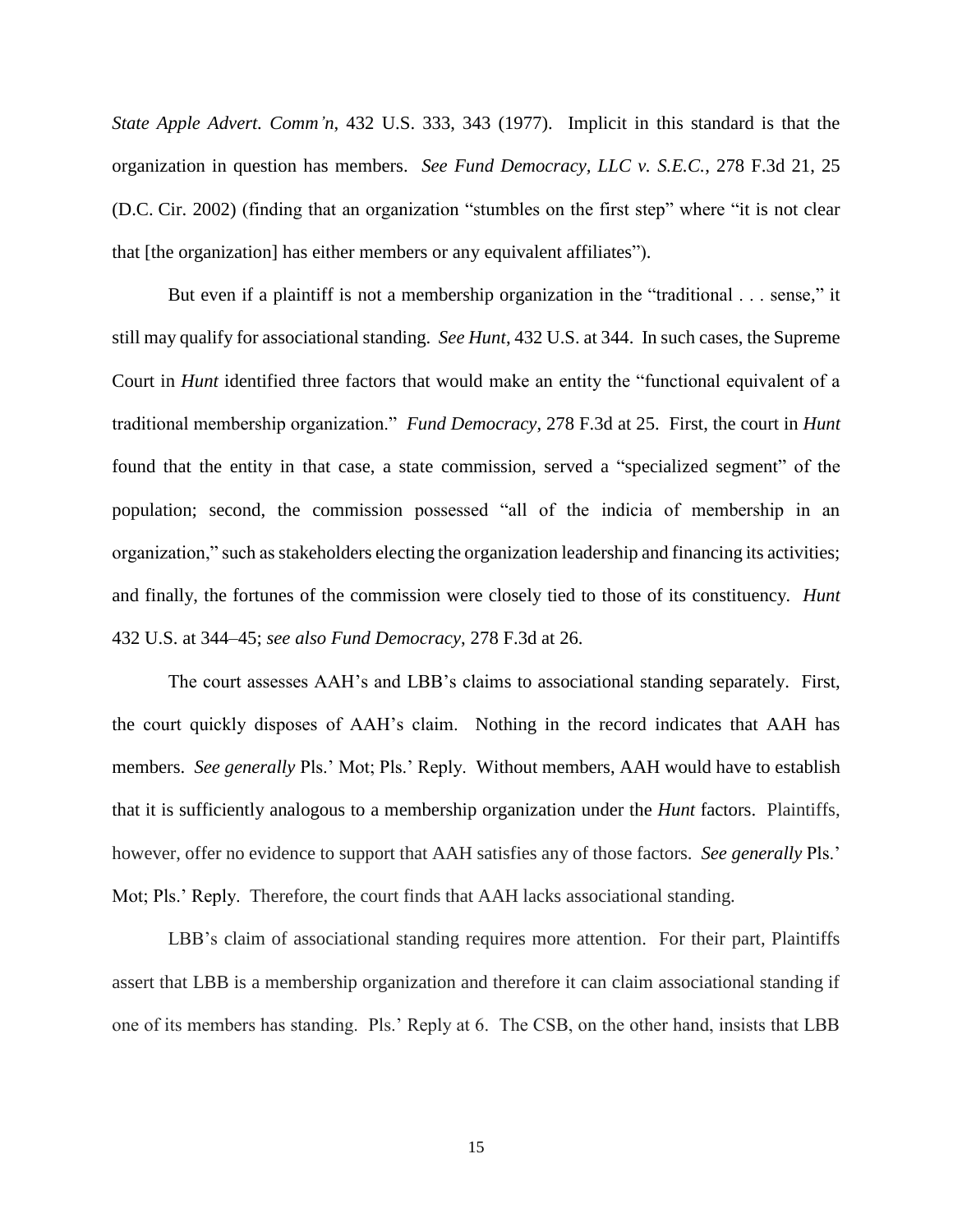is neither a traditional membership organization nor the functional equivalent of one. Defs.' Stmt. at 14–15; Defs.' Reply at 8–9.

The present record establishes that LBB is a traditional membership organization for standing purposes and therefore the court need not consider the *Hunt* factors. *See Brady Campaign to Prevent Gun Violence v. Salazar*, 612 F. Supp. 2d 1, 29 (D.D.C. 2009) (noting that an "inquiry into the 'indicia of membership' that occupies the [defendant]'s focus is necessary only when an organization is not a 'traditional membership organization'") (citation omitted). According to its Founding Director, LBB is a membership organization. *See* Rolfes Decl. ¶ 9. Per the organization's Bylaws, its members "consist of contributors (persons contributing at least \$15 per year) to the [LBB], volunteer air samplers, members of the local community groups that [LBB] supports, the members of the Board of Directors, staff members and an Executive Director." LBB Bylaws, Art. II § 1. Although general members lack voting rights, they may participate in LBB through service on "committees of the organization" and by making recommendations for board members. *Id.* Art. II §§ 2; Art. V § 1. LBB operates through its Board of Directors who, as noted, are members of LBB. *See* Art. II; III § 1. Board Members are responsible for the "overall policy and direction of [LBB]," and the Board "sets forth policy, raises money, reviews and approves projects, oversees finances and projects, and supervises the Executive Director." *Id.* § 2.

The CSB attacks LBB's status as a membership organization because its "by-laws do not provide for members to affirmatively . . . join" the organization or to "participate in any meaningful sense in developing [its] policies and goals." Def.'s Reply at 8–9. That may be true to some degree, but those features do not render LBB a non-membership organization. In *AARP v. U.S. Equal Employment Opportunity Commission*, the court held that AARP was a membership organization that could assert associational standing even though its "members play less of a role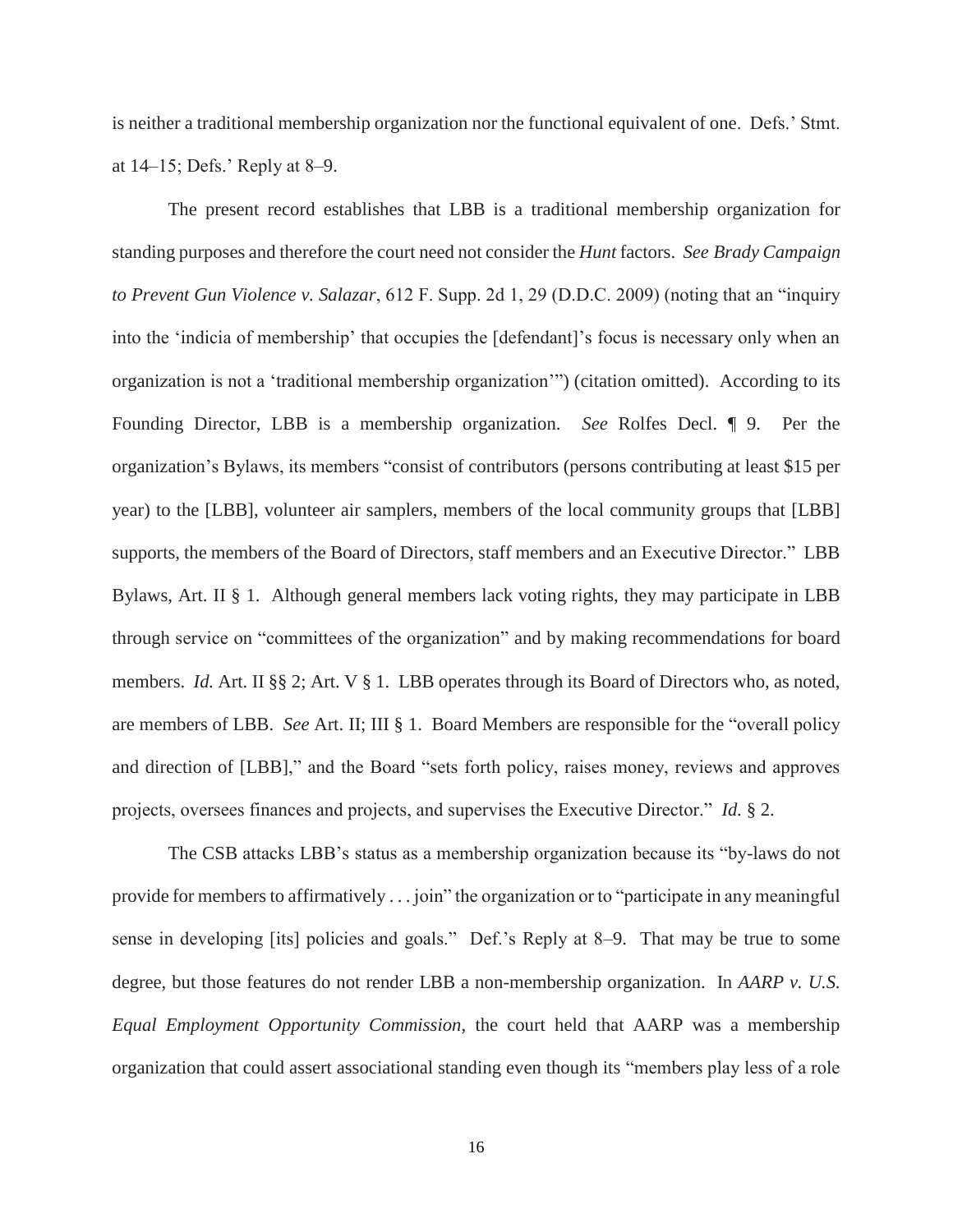in the running of the organization than do members of organizations who, for example, directly elect their leadership and hold regular general membership meetings." 267 F. Supp. 3d 14, 23 (D.D.C. 2017). Recognizing that caselaw has not specifically defined what constitutes a "membership organization," the court held that AARP had sufficient indicia of a membership organization and differed from those entities that courts had held did not qualify for associational standing. *See id.* This court finds the same is true of LBB. Although members of LBB lack some of the governing authority found in some other membership organizations, that fact is not fatal. At least a subset of members—Board Members and the Executive Director—do exercise the governance function of the organization. Additionally, members fund the organization through voluntary contributions. And there can be little doubt that LBB's fortunes are tied to those of its constituency. These qualities are sufficient to qualify LBB for associational standing.

The question remains whether the members of LBB "would otherwise have standing to sue in their own right." Plaintiffs argue that LBB's Executive Director, Anne Rolfes, who is a member, at least has standing. *See* Pls.' Reply at 7. Rolfes asserts that she is "directly exposed to chemical emissions" during trips related to her work with LBB, including on an annual bike ride to raise awareness of chemical emission dangers, and she experiences fear and anxiety about accidental releases. Rolfes Decl. ¶¶ 5, 10. She maintains that the "absence of the reporting regulation causes a substantially increased risk of harm to me and other members of LBB who live or work near chemical plants and refineries," and that implementing such regulations would

> provide prompt and complete information to the CSB and the public that would assist the CSB in performing its functions to investigate accidents and recommend safety improvements, and would timely supply important information to nearby residents so that they can take measures to protect themselves.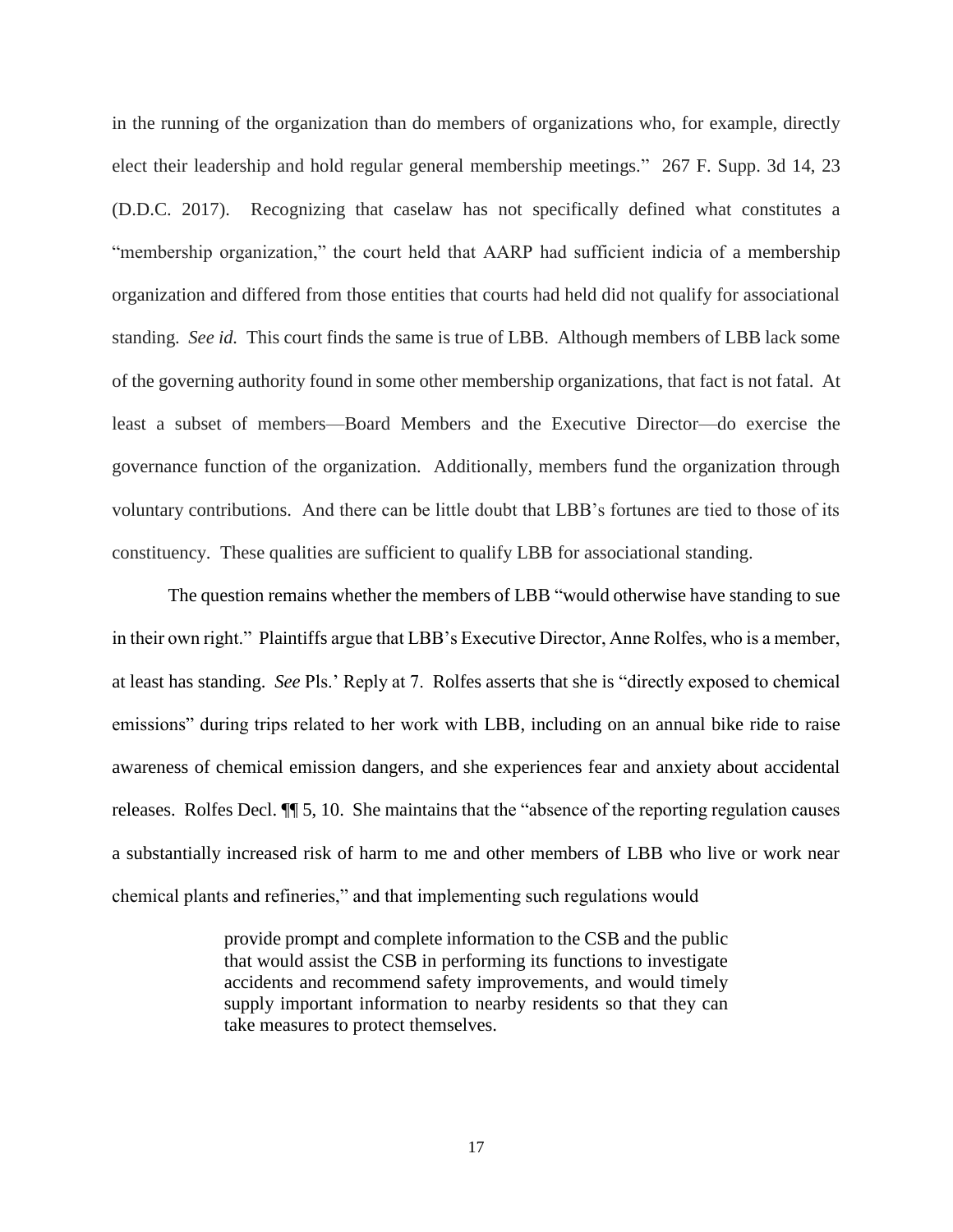*Id.*  $\parallel$  11. Rolfes thus claims a "procedural right" to have the CSB promulgate the regulations that Congress mandated. *See Lujan*, 504 U.S. at 572 n.7; *PETA*, 797 F.3d at 1102 (Millet, J., dubitante) (describing the alleged failure to promulgate regulations as a "procedural right"); *cf*. *Kennecott Utah Copper Corp. v. U.S. Dep't of Interior*, 88 F.3d 1191, 1208 (D.C. Cir. 1996) (characterizing the denial of the opportunity to participate in notice and comment as a deprivation of a "procedural right").

It is not enough for a plaintiff to simply assert a deprivation of a procedural right to establish standing. Rather, the plaintiff must claim "some concrete interest that is affected by the deprivation . . ." *Summers v. Earth Island Inst.*, 555 U.S. 488, 496 (2009). If a plaintiff can establish such a concrete injury, then the causation and redressability prongs of standing are relaxed. *See Lujan*, 504 U.S. at 572 n.7 ("The person who has been accorded a procedural right to protect his concrete interests can assert that right without meeting all the normal standards for redressability and immediacy."). A litigant "has standing if there is some possibility that the requested relief will prompt the injury-causing party to reconsider the decision that allegedly harmed the litigant." *Massachusetts v. E.P.A.*, 549 U.S. 497, 518 (2007). She need only show that the risk of harm posed, as here, by the agency's inaction "would be reduced by some extent if [the plaintiff] received the relief they seek." *Id.* at 526.

Here, Rolfes has standing in her own right. First, she has identified two forms of concrete harm: injury to her health from exposure to chemical emissions and a diminished ability to collect information about such emissions to carry out her professional duties to LBB and its constituents. *See Friends of the Earth, Inc. v. Laidlaw Envtl. Servs. (TOC), Inc.*, 528 U.S. 167, 181–83 (2000) (finding that statements from organization members regarding the proximity of their homes or areas of activity to contaminated areas and their aversion to continuing with activities in those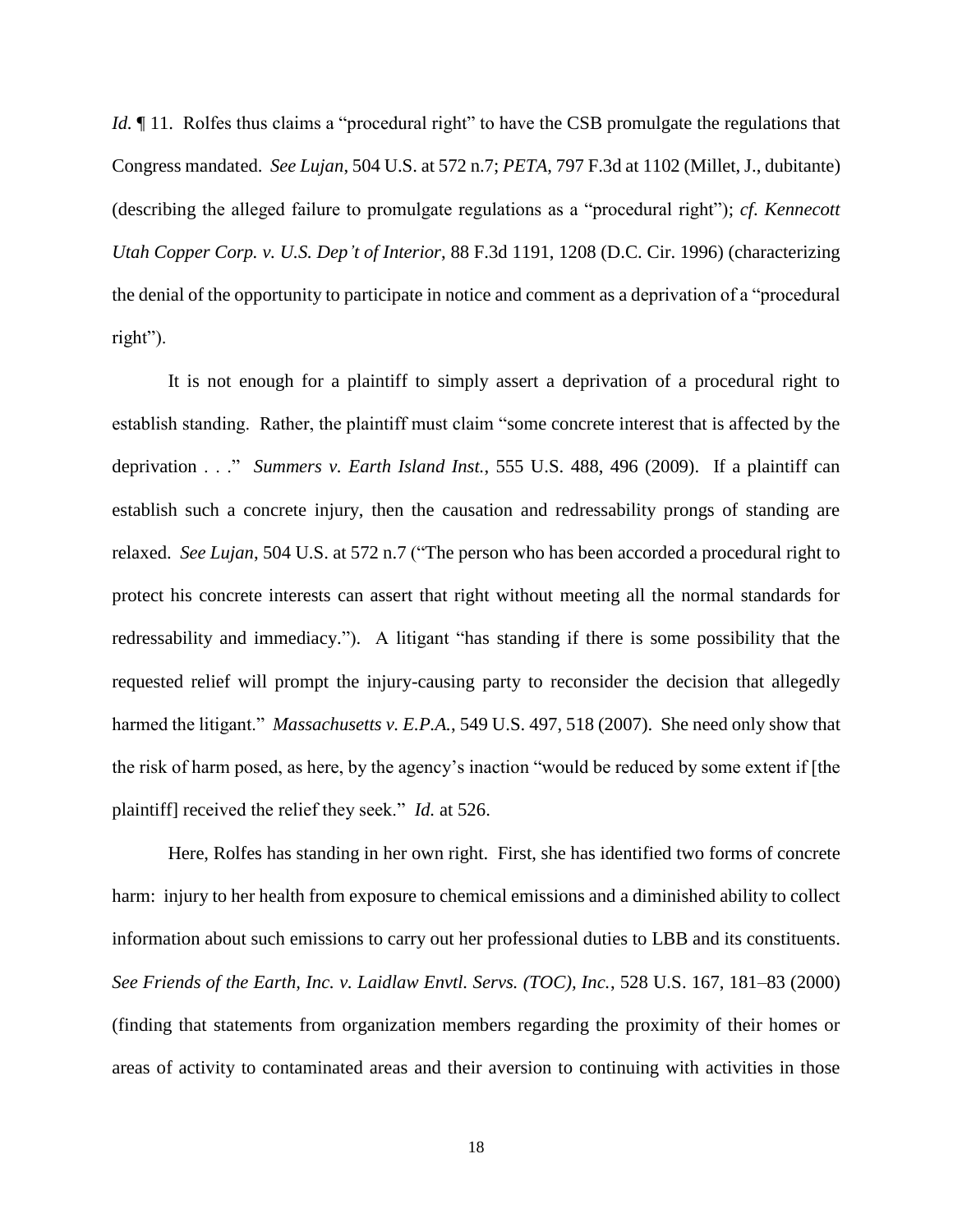areas due to contamination "adequately documented injury in fact"). As for causation and redressability, the agency's owns words supply the required connection. During its one and only effort to promulgate the mandatory reporting regulations, the CSB recognized that such a mandate "could help the agency develop better information on chemical incidents occurring in the United States, and help both the agency *and other organizations* to identify issues and trends, and thereby *further the cause of preventing chemical incidents*." Chemical Release Reporting at 30,260 (emphasis added). It also stated that "a reporting rule would also be helpful to the CSB in improving the timeliness, completeness, and accuracy of the information it now collects on chemical incidents." *Id.* Although the CSB now dismisses these statements as "preliminary thoughts" that are not "conclusive," Def.'s Mem. at 16, they suffice at this stage to establish that mandatory-reporting regulations would reduce "to some extent" the health risks that Rolfes (and others) face and would provide her with information needed to educate and advise communities affected by chemical releases. *See also* U.S. GOV'T ACCOUNTABILITY OFFICE, Chemical Safety Board: Improvements in Management and Oversight Are Needed, GAO-08-864R Chemical Safety Board 4, 7 (2008) (observing that the "lack of data-reporting regulations and these data quality problems limit CSB's ability to target its resources, identify trends and patterns in chemical incidents, and prevent future similar accidents").

Accordingly, because its member Rolfes has standing, the court finds that LBB also has associational standing.<sup>2</sup>

 $\overline{\phantom{a}}$ 

<sup>2</sup> Defendant also argues that, even if Ms. Rolfes has individual standing, "that issue is ultimately irrelevant" because "Ms. Rolfes is not an individual plaintiff." Def.'s Reply at 10. For purposes of associational standing, the member need not be a party, and in this case Ms. Rolfes is not necessary to resolve any claim or grant any relief requested.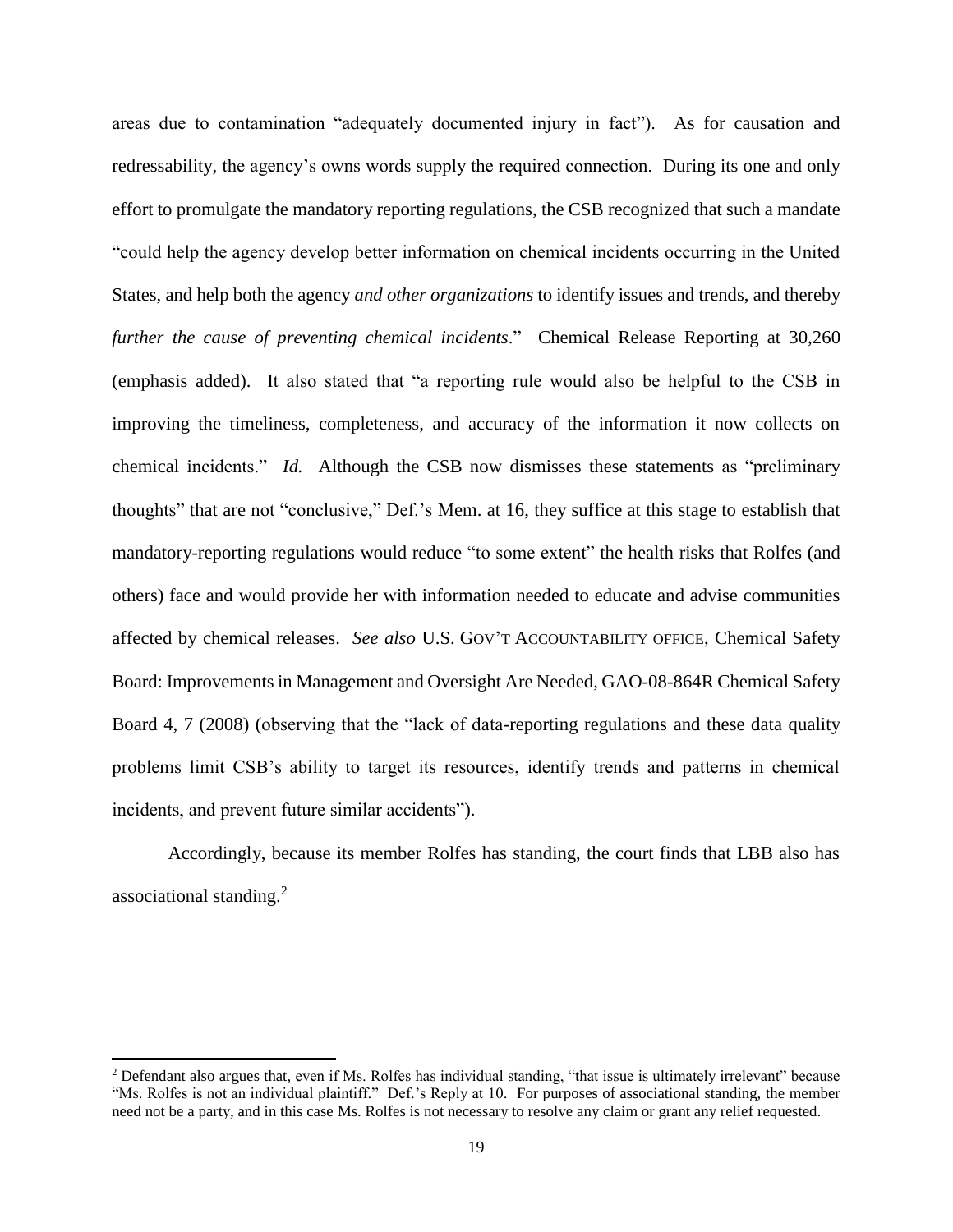#### **B. Agency Action Unlawfully Withheld or Unreasonably Delayed**

The court at last reaches the merits of Plaintiffs' claim. The APA provides that courts "shall compel agency action unlawfully withheld or unreasonably delayed."  $5 \text{ U.S.C.}$   $\S$  706(1). Plaintiffs assert that the CSB's failure to promulgate accidental release-reporting regulations constitutes both "unlawfully withheld" and "unreasonably delayed" agency action. *See* Compl. ¶¶ 33, 34.

To compel agency action that is "unlawfully withheld," a plaintiff must demonstrate "that an agency failed to take a *discrete* agency action that it is *required to take*." *Norton v. S. Utah Wilderness All.*, 542 U.S. 55, 64 (2004). The Supreme Court has recognized that "a specific statutory command requiring an agency to promulgate regulations by a certain date" qualifies as a "discrete agency action." *Id.* at 71. In this case, although the CSB's enabling act does not require the agency to establish reporting regulations by a date certain, there can be no doubt that the congressional directive to adopt such regulations is a discrete act that the CSB is required to take. In the past, the CSB readily conceded that "a reporting regulation is clearly required by the statute." Chemical Release Reporting at 30,260. It does not contend otherwise now. Accordingly, the court finds in favor of Plaintiffs on their APA claim based on the CSB's unlawful withholding of agency action.

The court also finds that the Board's inaction with regard to reporting regulations has been "unreasonably delayed." The D.C. Circuit has identified multiple factors relevant to deciding whether an agency's delay is unreasonable. *See Telecomms. Research & Action Ctr. v. FCC*, 750 F.2d 70, 79 (D.C. Cir. 1984). But in this case the court need not dwell on those factors, because the D.C. Circuit has *never* held that a delay of the magnitude present here—more than 20 years can be reasonable. To the contrary, the D.C. Circuit has found far less time to constitute an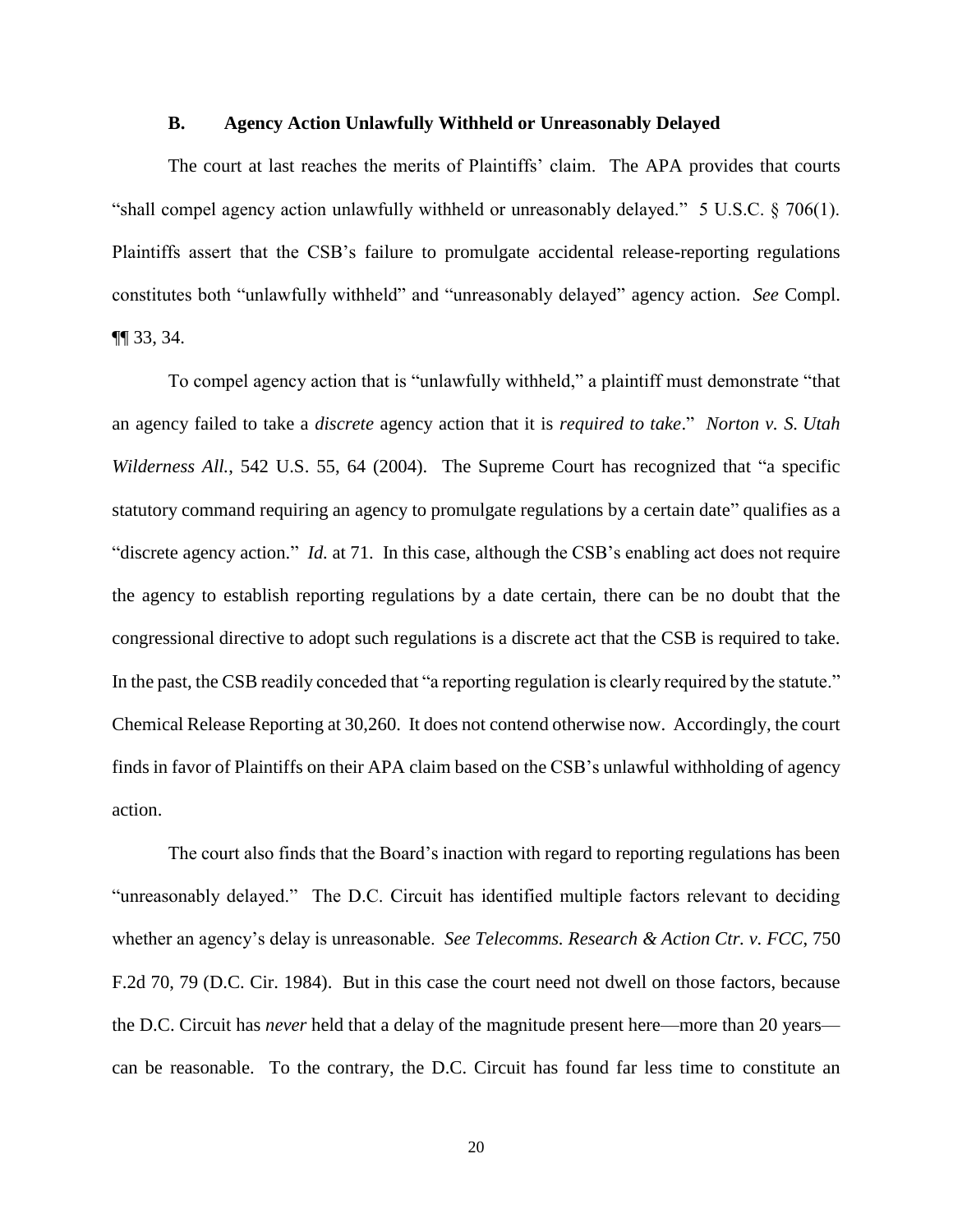unreasonable delay. For example, in *In re American Rivers & Idaho Rivers United*, the court stated that "a reasonable time for agency action is typically counted in weeks or months, not years," and found that a six-year delay in responding to a rulemaking petition was unreasonable. 372 F.3d 413, 419 (D.C. Cir. 2004). Similarly, in *Midwest Gas Users Ass'n v. F.E.R.C.*, the court noted "generally that a reasonable time for an agency decision could encompass months, occasionally a year or two, but not several years or a decade,'" and held that four years was unreasonable delay. 833 F.2d 341, 359 (D.C. Cir. 1987) (quoting *MCI Telecomm. Corp. v. FCC*, 627 F.2d 322, 340 (D.C. Cir. 1980)). And, in *Nader v. F.C.C.*, the D.C. Circuit declared that "nine years should be enough time for any agency to decide almost any issue." 520 F.2d 182, 206 (D.C. Cir. 1975). Under this precedent, twenty years of inaction is not merely unreasonable; it is an egregious abdication of a statutory obligation. *Cf. Pub. Citizen Health Research Grp. v. Auchter*, 702 F.2d 1150, 1157 (D.C. Cir. 1983) (stating that delays "are less tolerable when human lives are at stake").

The CSB's only justification for its inaction is that it is "a small agency with very limited resources" that has "prioritized its investigatory activities over [ ] rulemaking." Def.'s Mem at 21. But, if that is the case, the solution to its resource constraints is not to ignore a congressional directive. It is to return to Congress and ask for relief from the statutory requirement.

\* \* \*

Having found the CSB in violation of the APA, the question remains as to the appropriate remedy. *See Cobell v. Norton*, 240 F.3d 1081, 1108 (D.C. Cir. 2001) (stating that "the district court has substantial ability to order that relief which is necessary to cure [an agency's] legal transgressions"). The CSB asks the court to allow it 24 months to sign a final rule. Def.'s Mem at 22. That request is supported with a declaration from the CSB's Executive Director of Investigations and Recommendations, Stephen Klejst. *See* Def.'s Mot., Decl. of Stephen J. Klejst,